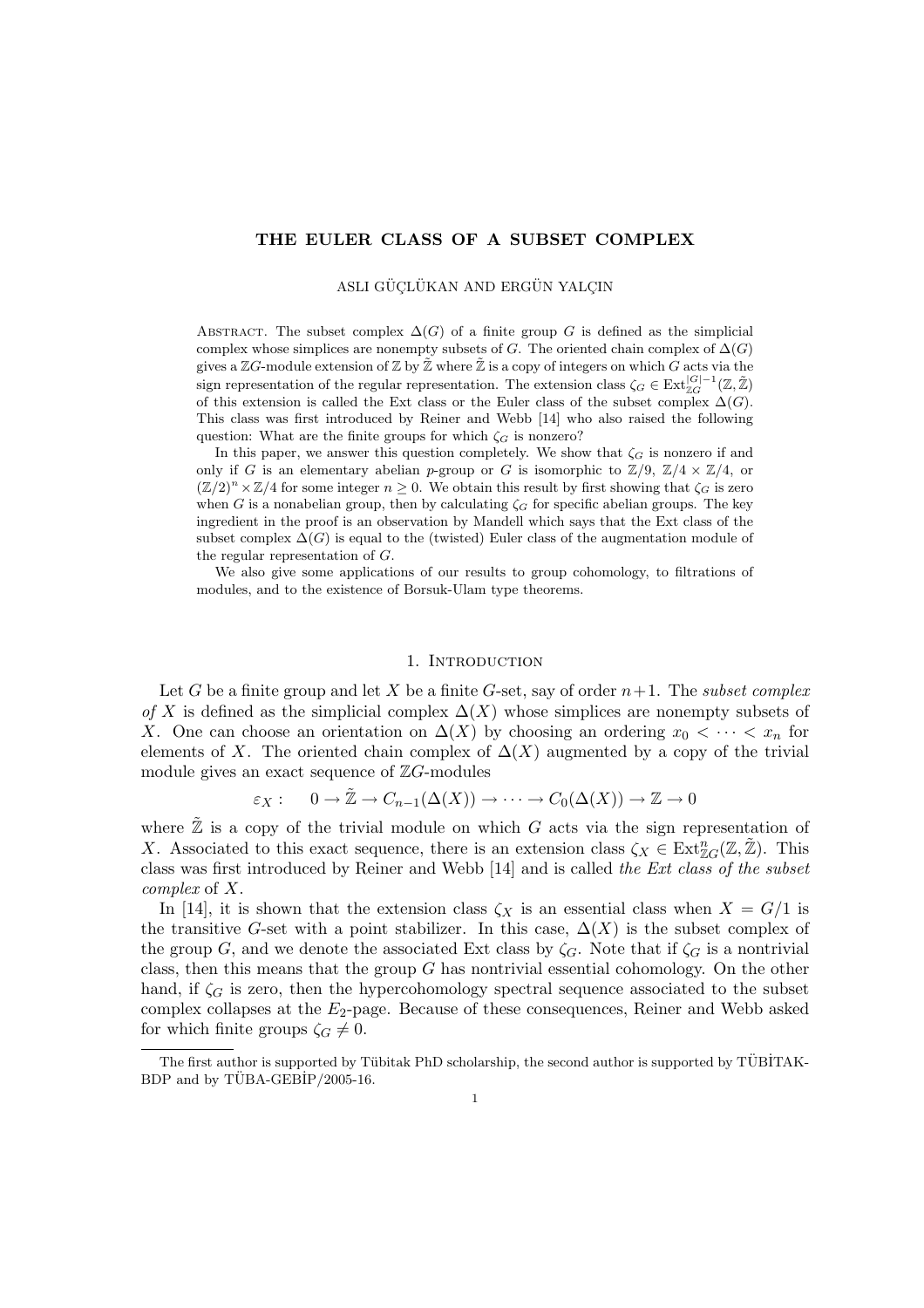#### 2 ASLI GÜÇLÜKAN AND ERGÜN YALÇIN

In this paper, we give a complete answer to this question. Our starting point is the observation that the extension class  $\zeta_G$  is, in fact, the (twisted) Euler class of the augmentation module  $I_G = \text{ker} \{ \mathbb{R} G \to \mathbb{R} \}$ . In their paper, Reiner and Webb [14] attribute this observation to Mandell, but they do not provide a proof. Since our arguments are based on this observation, we give a proof of this fact in Section 2. Because of this observation, we sometimes call the Ext class  $\zeta_G$ , the Euler class of the subset complex to emphasize that it is an Euler class.

It has been shown in [14] that  $\zeta_G$  is zero when G is not a p-group. Therefore throughout the paper we consider only  $p$ -groups. The main result of the paper is the following:

# **Theorem 1.1.** If G is a finite nonabelian group, then  $\zeta_G = 0$ .

The proof follows from a reduction argument. We show that if  $\zeta_G$  is nonzero then  $\zeta_{H/K}$  is nonzero for every subquotient  $H/K$  of G. Thus the minimal counterexample to Theorem 1.1 should have all proper subquotients abelian. It is easy to classify nonabelian p-groups whose proper subquotients are all abelian. Such p-groups are either of order  $p^3$ or isomorphic to the modular group  $M_{p^k}$  with  $k \geq 4$ . By direct calculation, we show that the Euler classes of the augmentation modules of these groups are all zero. This proves Theorem 1.1.

In the rest of the paper, we consider abelian p-groups. First we show that  $\zeta_G$  is zero when G is isomorphic to  $\mathbb{Z}/8$  or  $(\mathbb{Z}/4)^2 \times \mathbb{Z}/2$ , and hence conclude that any group which has a subquotient isomorphic to one of these groups has zero Euler class. This shows that if G is a 2-group with  $\zeta_G \neq 0$ , then G is either elementary abelian or is isomorphic to  $\mathbb{Z}/4 \times \mathbb{Z}/4$ or  $(\mathbb{Z}/2)^n \times \mathbb{Z}/4$  for some  $n \geq 0$ . Then, we show that the Euler class  $\zeta_G$  for these groups is nonzero. For  $p > 2$ , we use similar arguments and obtain that  $\zeta<sub>G</sub>$  is nonzero if and only if G is elementary abelian or isomorphic to  $\mathbb{Z}/9$ . Hence, we conclude the following:

**Theorem 1.2.** Let G be a finite abelian group. Then,  $\zeta_G$  is nonzero if and only if G is either an elementary abelian p-group or is isomorphic to  $\mathbb{Z}/9$ ,  $\mathbb{Z}/4 \times \mathbb{Z}/4$ , or  $(\mathbb{Z}/2)^n \times \mathbb{Z}/4$ for some integer  $n \geq 0$ .

There are many consequences of Theorems 1.1 and 1.2. In section 6, we discuss some immediate consequences such as the classification of  $p$ -groups for which the mod  $p$ -reduction of  $\zeta_G$  is zero. We also give a complete list of p-groups which has  $(\zeta_G)^2 \neq 0$ . In Section 7, we give some applications of our results to filtrations of modules. Another application of our results is to the existence of Borsuk-Ulam type theorems which are in turn related to the Tverberg problem in combinatorics. We discuss these in Section 8.

In section 9, we consider the hypercohomology spectral sequences associated to the boundary of the subset complex. When  $G$  is not one of the groups listed in Theorem 1.2, the cohomology spectral sequence collapses at the  $E_2$ -page. In particular, the edge homomorphism  $H^*_G(\text{pt}, \mathbb{Z}) \to H^*_G(\partial \Delta(G), \mathbb{Z})$  induced by the constant map  $\partial \Delta(G) \to \text{pt}$  is injective. Since the G-complex  $\partial \Delta(G)$  has no fixed points, this gives, for example, that the essential ideal is nilpotent with nilpotency degree  $\leq |G|$ . The collapsing of the cohomology spectral sequence also allows one to look at the isotropy spectral sequence to obtain information about the integral cohomology of G.

In Section 10, we consider the barycentric subdivision of the subset complex. The reason for introducing the barycentric subdivision is that as a G-complex, the subset complex is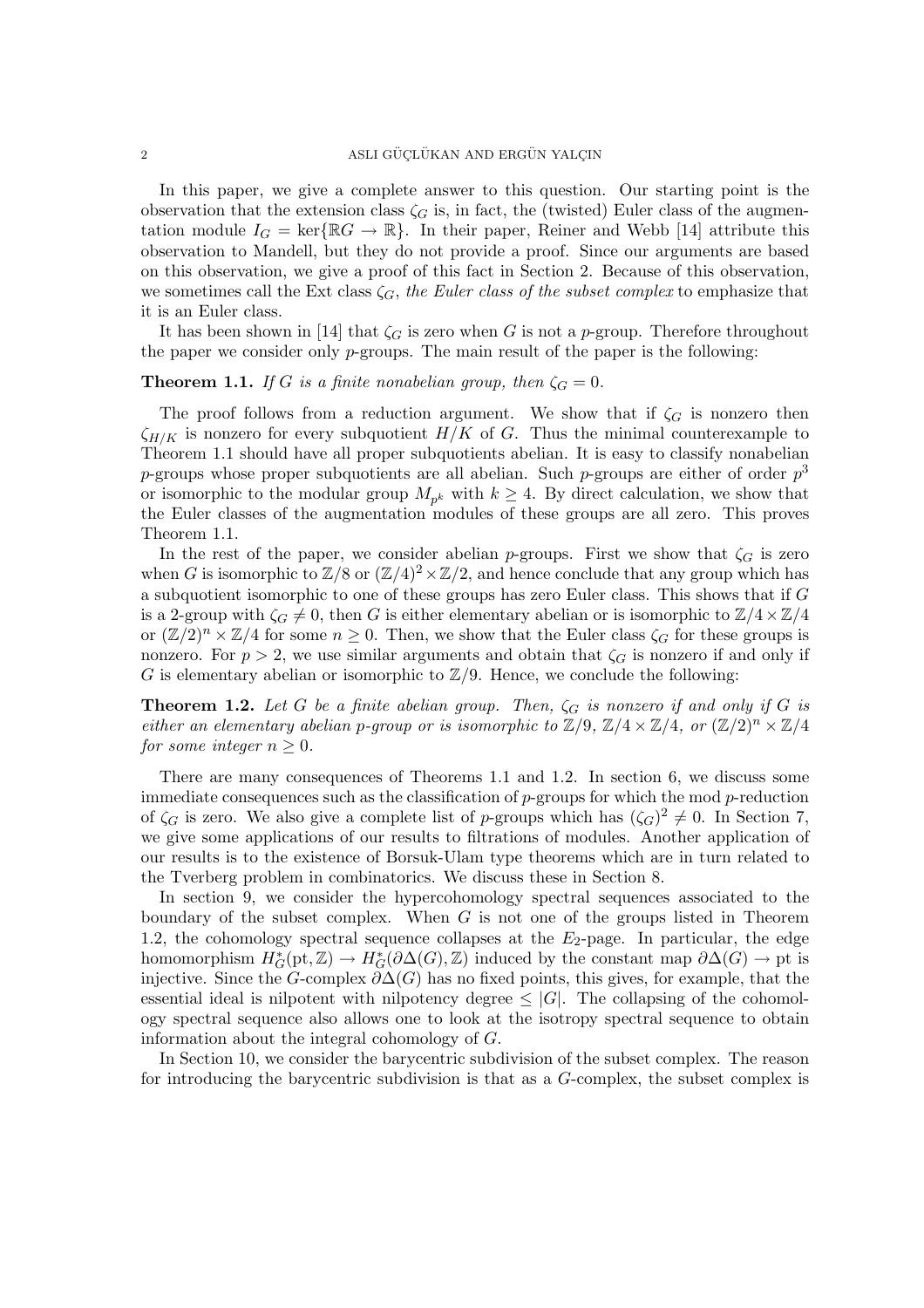### THE EULER CLASS OF A SUBSET COMPLEX 3

not admissible. This causes problems when we want to calculate the product structure of the cohomology ring using the hypercohomology spectral sequence associated to the subset complex. Our main result in this section is a formula for the permutation modules appearing on the chain complex of the barycentric subdivision. We use a power series approach which was introduced by Webb in [20] and later used in [14].

### 2. The twisted Euler class of a real representation

The main purpose of this section is to show that the Ext class  $\zeta_X$  is equal to the twisted Euler class of the augmentation module  $I_X = \text{ker} \{ \mathbb{R}X \to \mathbb{R} \}$  after suitable identifications. By twisted Euler class, we mean the Euler class of a not necessarily orientable real vector bundle. We first discuss the notion of the twisted Euler class of a real representation.

Given a real representation  $V$  of a finite group  $G$ , we can form a real vector bundle  $EG \times_G V \to BG$  using the Borel construction. The Euler class of V is defined as the Euler class of this vector bundle. In general this bundle is not orientable, but there is a notion of orientation for nonorientable bundles and depending on the choice of orientation one defines a twisted Euler class in a similar way the usual Euler class is defined. Although the definition and the properties of a twisted Euler class are standard, it is hard to find in the literature. A short note on the twisted Euler class of a real representation is given in the appendix of [6]. We include some of this material here for the convenience of the reader and also to introduce the notation.

Let B be a connected (pointed) CW-complex and  $\xi: V \to E \to B$  be an n-dimensional real vector bundle over B. The Stiefel-Whitney class  $w_1(\xi) \in H^1(B, \mathbb{Z}/2)$  can be considered as a homomorphism  $\pi_1(B) \to {\pm 1}$ . Let  $\mathbb{Z}(\xi)$  denote the one dimensional integral representation of  $\pi_1(B)$  where the action is given by  $w_1(\xi)$ . When  $w_1(\xi)$  is trivial the bundle is called orientable. If  $w_1(\xi)$  is not trivial, then we say the bundle is non-orientable. In this case,  $H^n(\pi^{-1}(b_0), \pi^{-1}(b_0)\setminus\{0\})$  is isomorphic to  $\mathbb{Z}(\xi)$  as a  $\pi_1(B)$ -module. An orientation of  $\xi$  is defined as a  $\pi_1(B)$ -module isomorphism

$$
\omega: H^n(\pi^{-1}(b_0), \pi^{-1}(b_0)\setminus\{0\}) \to \mathbb{Z}(\xi).
$$

For each vector bundle, there are two orientations,  $\omega$  and  $-\omega$ , which are opposite to each other. A bundle  $\xi$  on which the orientation  $\omega$  is fixed, is denoted by  $\xi^{\omega}$ . We sometimes call such a bundle oriented although it may not be an orientable bundle in the above sense. For an oriented bundle  $\xi^{\omega}$ , the Thom isomorphism

$$
\phi_L: H^r(B, L) \to H^{r+n}(E, E_0; L \otimes \mathbb{Z}(\xi))
$$

is given by  $\phi_L(x) = \pi^*(x) \cdot U$  where U is the Thom class and L is a coefficient bundle over B. Here the map  $\pi^*: H^*(B, L) \to H^*(E, L)$  is induced from the projection  $\pi: E \to B$ . The Euler class of  $\xi^{\omega}$  is defined by

$$
e(\xi^\omega)=\phi_{{\mathbb Z}(\xi)}^{-1}(U^2)\in H^n(B,{\mathbb Z}(\xi)).
$$

Sometimes this Euler class is referred to as the twisted Euler class to emphasize that the coefficients are twisted, but we will not make this distinction here. The following are some basic properties of the Euler class.

**Lemma 2.1.** Let  $\xi^{\omega}$  and  $\eta^{\nu}$  be two oriented real vector bundles of dimension n and m respectively. Then,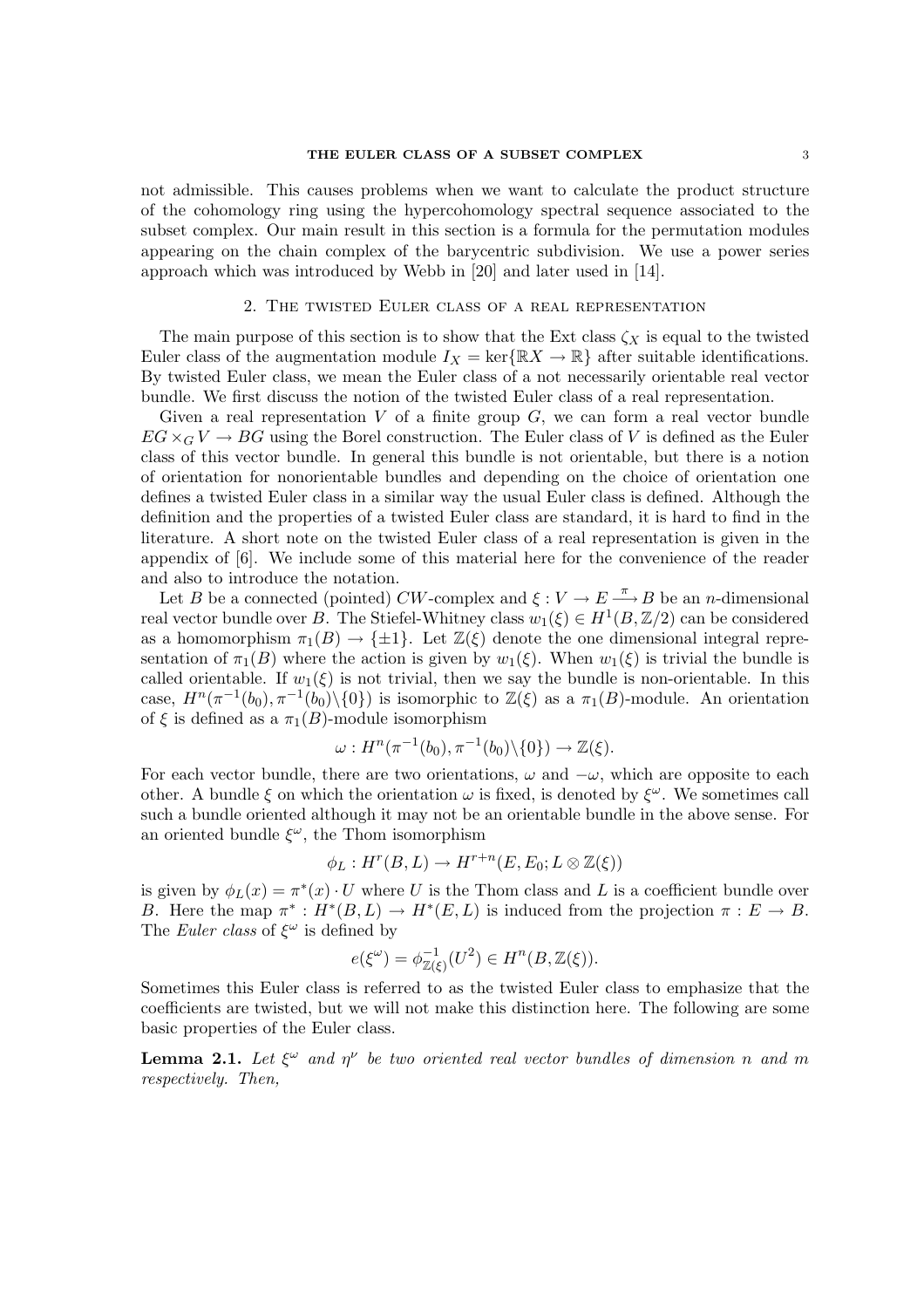- 1)  $e(\xi^{\omega}) = -e(\xi^{-\omega}).$
- 2) The mod 2 reduction of  $e(\xi^{\omega})$  is equal to the top Stiefel-Whitney class of  $\xi$ . 3)  $e(\xi^{\omega})e(\eta^{\nu}) = e((\xi \oplus \eta)^{\omega \oplus \nu}).$

Proof. The proofs of these statements are standard and can be found, for example, in [10]. Note that in the third statement to get the equality the cup product on the left is defined as the composition

$$
H^{n}(B, \mathbb{Z}(\omega)) \otimes H^{m}(B, \mathbb{Z}(\nu)) \to H^{n+m}(B, \mathbb{Z}(\omega) \otimes \mathbb{Z}(\nu)) \to H^{n+m}(B, \mathbb{Z}(\omega \oplus \nu))
$$

where the second map is induced by the canonical isomorphism  $\mathbb{Z}(\omega) \otimes \mathbb{Z}(\nu) \cong \mathbb{Z}(\omega \oplus \nu)$ and  $\omega \oplus \nu$  is the orientation of  $\xi \oplus \eta$  given by  $w_1(\xi) + w_1(\eta)$ .

For a real representation  $V$  of  $G$ , the first Stiefel-Whitney class of  $V$  is defined as the first Stiefel-Whitney class of the bundle  $\xi_V : EG \times_G V \to BG$  and is given by the composition  $\overline{\mathcal{A}}$ ot

$$
sgn(V): G \to GL(V) \xrightarrow{\det} \mathbb{R}^{\times}.
$$

This one dimensional representation is usually called the *sign representation* of  $V$ . The bundle  $\xi_V$  associated to V is orientable if and only if the sign representation of V is trivial. Note that choosing an orientation  $\omega : H^n(V, V \setminus \{0\}) \to \mathbb{Z}(\xi_V)$  for a (not necessarily orientable) bundle  $\xi_V$  is the same as choosing an orientation for V. If V is a real representation with a fixed orientation, then we denote the module  $\mathbb{Z}(\xi_V)$  by  $\mathbb{Z}$ , and the associated Euler class by  $e(V)$ .

The Euler class can also be defined as the first obstruction to the existence of a nonzero section. Let us choose an arbitrary G-invariant inner product on V and let  $S(V)$  be the set of all unit vectors in V with respect to this inner product. Associated to the G-space  $S(V)$ , there is a sphere bundle  $EG \times_G S(V) \to BG$  with fibers  $S(V)$ .

**Lemma 2.2.** Let  $V$  be an n-dimensional real representation of  $G$  with a fixed orientation. The Euler class  $e(V) \in H^n(BG, \mathbb{Z})$  is the first obstruction for an existence of a section for the sphere bundle  $EG \times_G S(V) \to BG$  associated to  $S(V)$ . Equivalently, the Euler class  $e(V)$  is the first obstruction  $o_n \in H^n_G(EG, \mathbb{Z})$  for finding a  $G$ -map  $f:EG \to S(V)$ .

*Proof.* See Milnor and Stasheff [10].  $\Box$ 

Given a finite  $G-CW$ -complex Y which has the homology of a sphere, say of dimension  $n-1$ , there is a concept of polarization which is commonly used to fix a k-invariant for the complex. A polarization of Y is a pair of isomorphisms  $\varphi : H_0(Y) \to \mathbb{Z}$  and  $\psi : H_{n-1}(Y) \to$  $\mathbb{Z}$ , and associated to each polarization, there is a unique k-invariant  $\zeta \in H^n(BG, \mathbb{Z})$  defined as follows: Note that given a polarized G-CW-complex Y with polarizations  $\varphi$  and  $\psi$ , we get an extension of  $\mathbb{Z}G$ -modules of the form

$$
\varepsilon_V: 0 \to \tilde{\mathbb{Z}} \to C_{n-1}(Y) \to \cdots \to C_0(Y) \to \mathbb{Z} \to 0
$$

using the polarizations at the ends of the extension to get  $\mathbb Z$  and  $\mathbb Z$ . This defines a unique extension class  $\zeta(Y,\varphi,\psi) \in \text{Ext}^n_{\mathbb{Z}G}(\mathbb{Z},\tilde{\mathbb{Z}})$ . The k-invariant is defined as the corresponding class in  $H^n(BG, \mathbb{Z})$ .

It is easy to see that if one fixes the polarization  $\varphi : H_0(Y) \to \mathbb{Z}$  to be the one given by augmentation map  $C_0(Y) \to \mathbb{Z}$ , then the choice of the second polarization corresponds to the choice of orientation for the chain complex. In the case of the unit sphere  $S(V)$  of a real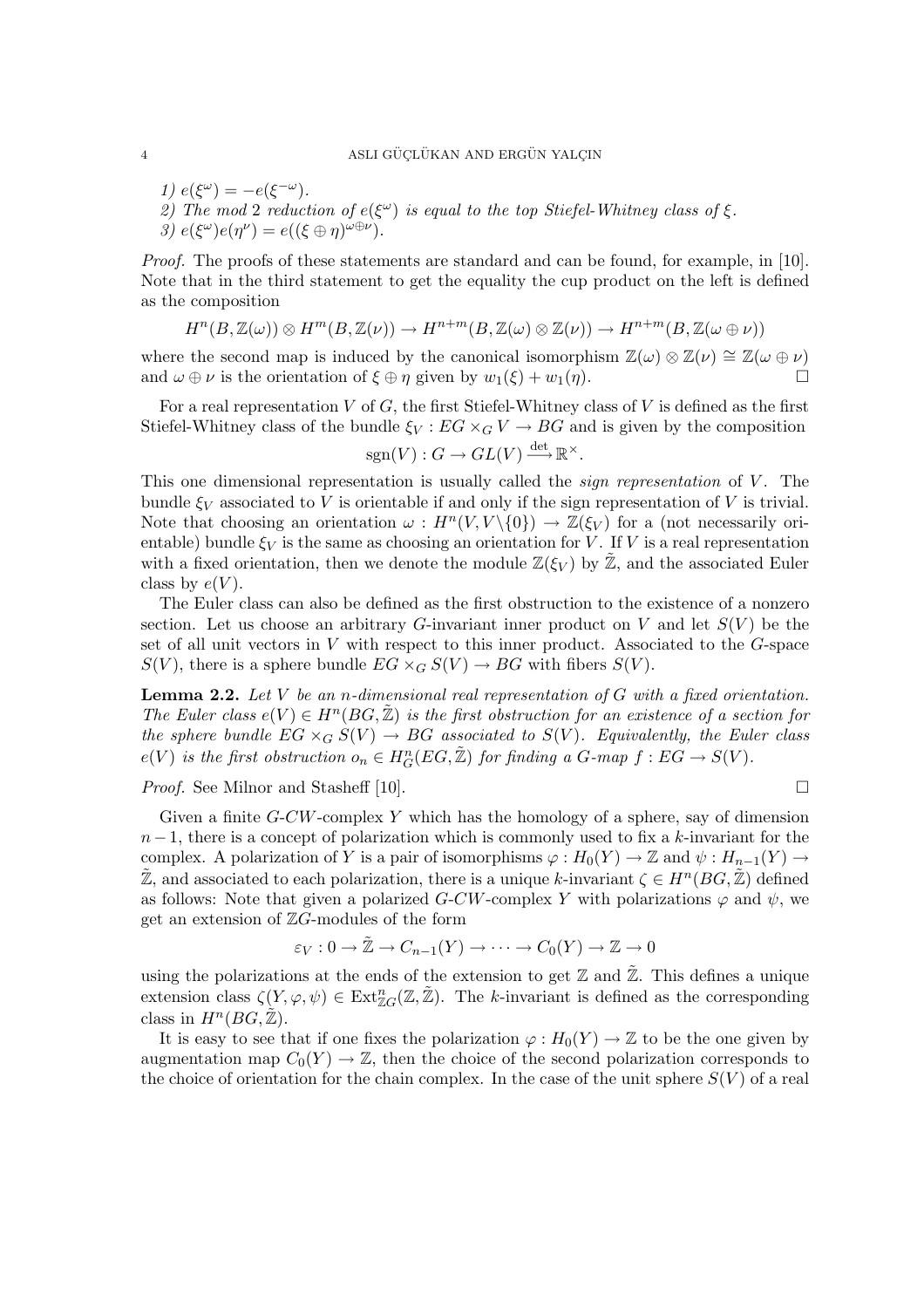representation V, the polarization  $\psi: H_{n-1}(S(V)) \to \mathbb{Z}$  corresponds to an orientation of V. If V comes with a fixed orientation, then there is a unique extension class  $\zeta_V \in \text{Ext}^n_{\mathbb{Z}G}(\mathbb{Z}, \tilde{\mathbb{Z}})$ associated to  $S(V)$ . The following is a standard result known by experts in the field.

**Proposition 2.3.** Let V be an *n*-dimensional real representation of G with a fixed orientation. Let  $\mathbb Z$  denote the one-dimensional integral representation induced from the sign representation of  $V$  (see the definition given above). Consider the exact sequence

$$
\varepsilon_V: 0 \to \tilde{\mathbb{Z}} \to C_{n-1}(S(V)) \to \cdots \to C_0(S(V)) \to \mathbb{Z} \to 0
$$

obtained by applying the polarizations coming from the fixed orientation of V. Let  $\zeta_V \in$  $\mathrm{Ext}^n_{\mathbb{Z} G}(\mathbb{Z}, \tilde{\mathbb{Z}})$  be the extension class of this extension. Then, the image of  $\zeta_V$  is equal to the Euler class  $e(V)$  under the canonical isomorphism  $\text{Ext}^n_{\mathbb{Z} G}(\mathbb{Z}, \tilde{\mathbb{Z}}) \cong H^n(G, \tilde{\mathbb{Z}})$ .

*Proof.* Since  $\pi_i(S(V)) = 0$  for  $i \leq n-1$ , we can construct a G-map  $f_{n-1} : EG^{(n-1)} \to$  $S(V)$  in such a way that the induced map on 0-th homology is identity. By Lemma 2.2, the obstruction to extending  $f_{n-1}$  to a  $G$ -map  $f_n : EG^{(n)} \to S(V)$  is the Euler class  $e(V)$ . By obstruction theory, this obstruction class is represented by a cocycle in  $\text{Hom}_G(C_n(EG), H_{n-1}(S(V)))$  which is defined by the composition

$$
o_n: C_n(EG) = \bigoplus_{\sigma_n} H_n(\sigma_n, \partial \sigma_n) \longrightarrow \bigoplus_{\sigma_n} H_{n-1}(\partial \sigma_n) \longrightarrow \frac{H_{n-1}(f)}{H_{n-1}(S(V))}.
$$

Now, consider the following commutative diagram:

$$
\bigoplus H_n(\sigma_n, \partial \sigma_n) \qquad \bigoplus H_{n-1}(\sigma_{n-1}, \partial \sigma_{n-1})
$$
\n
$$
\cdots \longrightarrow C_n(EG) \longrightarrow C_{n-1}(EG) \longrightarrow \cdots \longrightarrow C_0(EG) \longrightarrow \mathbb{Z} \longrightarrow 0
$$
\n
$$
\bigoplus \underset{O}{\bigoplus} H_{n-1}(\partial \sigma_n)
$$
\n
$$
\downarrow \qquad \qquad \downarrow \qquad \qquad \downarrow \qquad \qquad \downarrow \qquad \qquad \downarrow \qquad \qquad \downarrow \qquad \qquad \downarrow \qquad \downarrow \qquad \downarrow \qquad \downarrow \qquad \downarrow \qquad \downarrow \qquad \downarrow \qquad \downarrow \qquad \downarrow \qquad \downarrow \qquad \downarrow \qquad \downarrow \qquad \downarrow \qquad \downarrow \qquad \downarrow \qquad \downarrow \qquad \downarrow \qquad \downarrow \qquad \downarrow \qquad \downarrow \qquad \downarrow \qquad \downarrow \qquad \downarrow \qquad \downarrow \qquad \downarrow \qquad \downarrow \qquad \downarrow \qquad \downarrow \qquad \downarrow \qquad \downarrow \qquad \downarrow \qquad \downarrow \qquad \downarrow \qquad \downarrow \qquad \downarrow \qquad \downarrow \qquad \downarrow \qquad \downarrow \qquad \downarrow \qquad \downarrow \qquad \downarrow \qquad \downarrow \qquad \downarrow \qquad \downarrow \qquad \downarrow \qquad \downarrow \qquad \downarrow \qquad \downarrow \qquad \downarrow \qquad \downarrow \qquad \downarrow \qquad \downarrow \qquad \downarrow \qquad \downarrow \qquad \downarrow \qquad \downarrow \qquad \downarrow \qquad \downarrow \qquad \downarrow \qquad \downarrow \qquad \downarrow \qquad \downarrow \qquad \downarrow \qquad \downarrow \qquad \downarrow \qquad \downarrow \qquad \downarrow \qquad \downarrow \qquad \downarrow \qquad \downarrow \qquad \downarrow \qquad \downarrow \qquad \downarrow \qquad \downarrow \qquad \downarrow \qquad \downarrow \qquad \downarrow \qquad \downarrow \qquad \downarrow \qquad \downarrow \qquad \downarrow \qquad \downarrow \qquad \downarrow \qquad \downarrow \qquad \downarrow \qquad \downarrow \qquad \downarrow \qquad \downarrow \qquad \downarrow \qquad \downarrow \qquad \downarrow \qquad \downarrow \qquad \downarrow \qquad \downarrow \q
$$

It is clear from this diagram that  $o_n$  is the lifting of the identity, so  $e(V)$  corresponds to the extension class of the bottom extension under the isomorphism  $H^n(G, H_{n-1}(S(V))) \cong$  $\text{Ext}_{\mathbb{Z}G}^n(\mathbb{Z}, H_{n-1}(S(V)))$ . Note that since V has a fixed orientation, there is a canonical isomorphism  $H_{n-1}(S(V),\mathbb{Z}) \cong \mathbb{Z}$  which we can use to replace  $H_{n-1}(S(V),\mathbb{Z})$  with  $\mathbb{Z}$  in the above argument. So,  $e(V)$  corresponds to  $\zeta_V$  under the isomorphism  $\text{Ext}^n_{\mathbb{Z}G}(\mathbb{Z}, \tilde{\mathbb{Z}}) \cong$  $H^n(G,\tilde{Z})$ .  $(G,\tilde{\mathbb{Z}}).$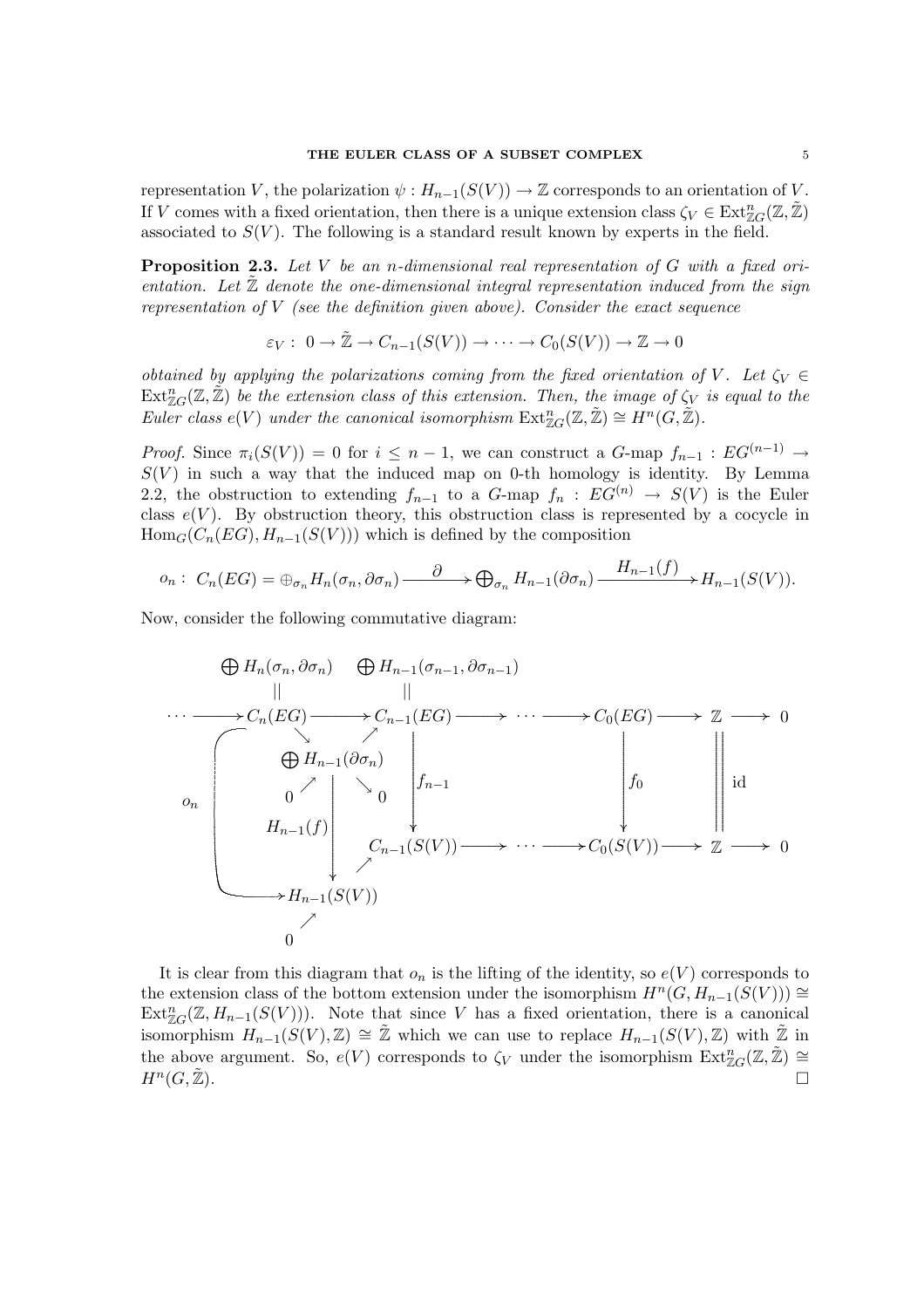Now, we are ready to show that the extension class  $\zeta_X$  is the same as the Euler class of the augmentation module  $I_X = \text{ker}\{\mathbb{R}X \to \mathbb{R}\}$ . Recall that in the introduction we defined  $\zeta_X$  as the extension class of the extension

 $\varepsilon_X : 0 \to \tilde{\mathbb{Z}} \to C_{n-1}(\Delta(X)) \to \cdots \to C_0(\Delta(X)) \to \mathbb{Z} \to 0$ 

where  $\Delta(X)$  is the subset complex of X. It is easy to see that this extension is equivalent to the extension

$$
0 \to H_{n-1}(\partial \Delta(X)) \to C_{n-1}(\partial \Delta(X)) \to \cdots \to C_0(\partial \Delta(X)) \to \mathbb{Z} \to 0
$$

where  $\partial \Delta(X)$  denotes the boundary of the subset complex  $\Delta(X)$ . For the boundary of the subset complex, we have the following observation.

**Lemma 2.4** ([2], Lemma 2.2). Let G be a finite group and X be a finite G-set. Suppose  $S(I_X)$  denotes the unit sphere of the augmentation ideal  $I_X = \text{ker}\{\mathbb{R}X \to \mathbb{R}\}\$  and  $|\partial \Delta(X)|$ denotes the realization of the boundary of the subset complex  $\Delta(X)$ . Then, there is a Ghomeomorphism between the topological spaces  $S(I_X)$  and  $|\partial \Delta(X)|$ .

*Proof.* Let  $\{x_0, \ldots, x_n\}$  be the set of elements of X. We can regard  $I_X$  as the normal space of the vector  $(1, \ldots, 1)$  and  $x_i$  as the *i*-th unit vector. Let  $v_i$  be the unit vector of the projection of  $x_i$  into  $I_X$ . Then the set  $\{v_0, \ldots, v_n\}$  is an affinely independent set of vectors in  $S(I_X)$ . Let  $\Delta'(X)$  be the *n*-simplex with vertex set  $\{v_0, \ldots, v_n\}$ . Let us define a map  $\phi : \Delta(X) \to \Delta'(X)$  by  $\phi(x_i) = v_i$ . It is easy to see that  $\phi$  is a G-homeomorphism and it sends  $\partial \Delta(X)$  to the boundary of  $\Delta'(X)$ , hence it induces a G-homeomorphism between the associated topological spaces  $S(I_X)$  and  $|\partial \Delta(X)|$ .

Now, we are ready to prove our main theorem in this section.

**Theorem 2.5.** Let  $G$  be a finite group and  $X$  be a finite  $G$ -set. Then the Ext class  $\zeta_X$  is equal to the Euler class  $e(I_X)$  of the augmentation module  $I_X$  under the canonical isomorphism  $\operatorname{Ext}^n_{\mathbb{Z} G}(\mathbb{Z}, \tilde{\mathbb{Z}}) \cong H^n(G, \tilde{\mathbb{Z}})$ .

*Proof.* Fix an ordering of elements in  $X$  so that we have a fixed orientation throughout. By Lemma 2.4, the chain complexes of  $\partial \Delta(X)$  and  $S(I_X)$  are chain homotopic. This means that the extension class  $\zeta_X$  also represents the following exact sequence

$$
0 \to \tilde{\mathbb{Z}} \to C_{n-1}(S(I_X)) \to \cdots \to C_0(S(I_X)) \to \mathbb{Z} \to 0.
$$

However by Proposition 2.3, this extension is represented by the Euler class  $e(I_X)$ . Therefore, the image of  $\zeta_X$  is equal to  $e(I_X)$  under the isomorphism  $\text{Ext}^n_{\mathbb{Z}G}(\mathbb{Z}, \tilde{\mathbb{Z}}) \cong H^n(G, \tilde{\mathbb{Z}})$ .  $\Box$ 

The above theorem reduces Reiner and Webb's question to a question about the Euler class of the augmentation module. Since the augmentation module decomposes to irreducible real representations, this observation makes it much easier to calculate the Ext class of the subset complex. In fact, from now on we will call the Ext class, the Euler class of the subset complex to emphasize on the fact that it is actually an Euler class.

Finally, we would like to note that, although in our calculations we use the group cohomology with twisted coefficients, the Euler class itself often lies in the integral cohomology of G (with no twisting). In fact, Reiner and Webb showed that  $\zeta_G$  lies in the cohomology with twisted coefficients if and only if  $G$  has a nontrivial cyclic Sylow 2-subgroup (see Lemma 5.4, [14]). In particular, if G is a p-group, then the Euler class is twisted only when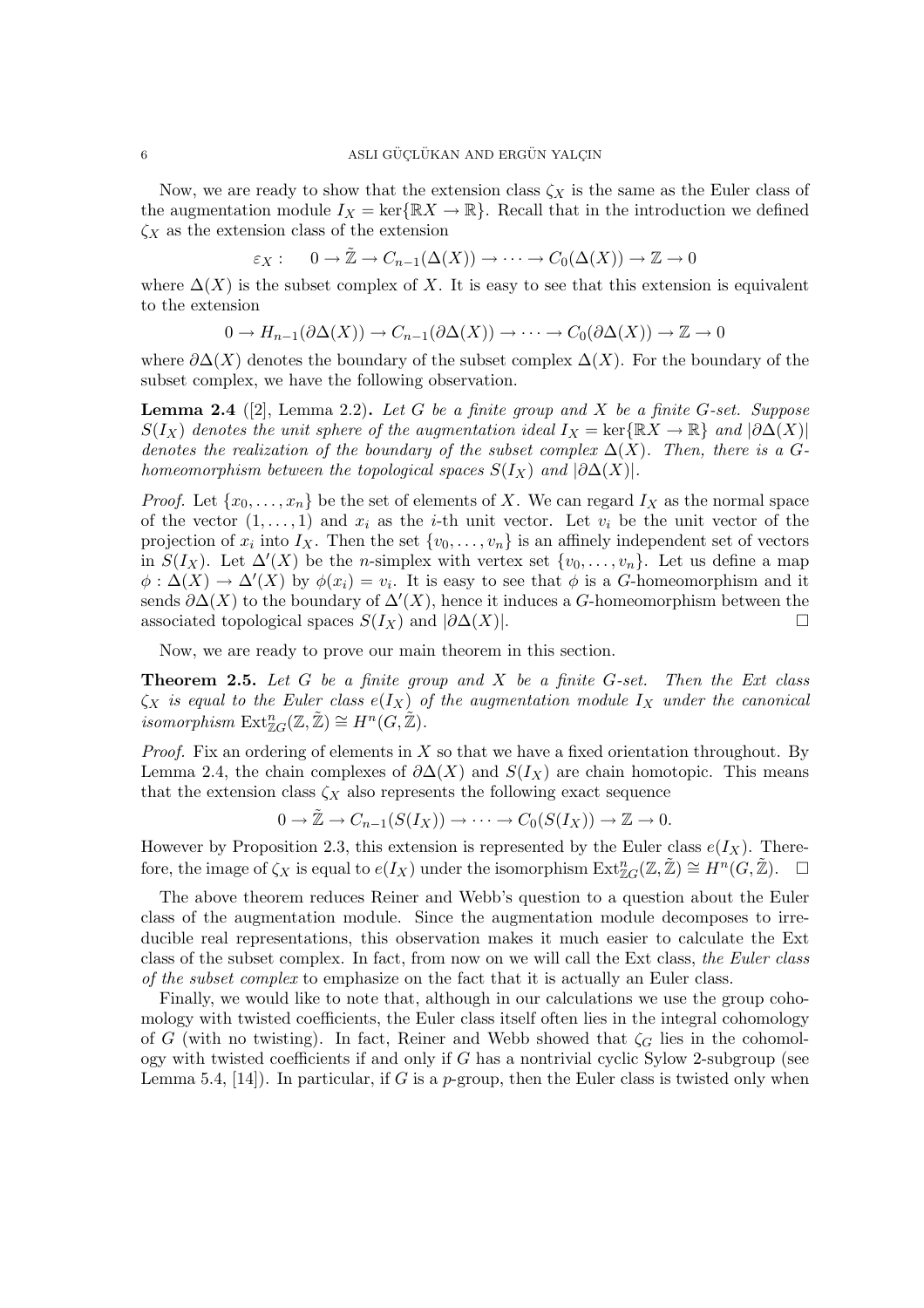G is a cyclic 2-group in which case the coefficients are given by the unique nontrivial map  $G \to \mathbb{Z}/2$ .

# 3. Proof of Theorem 1.1

The key ingredient in the proof of the Theorem 1.1 is the following reduction argument.

**Proposition 3.1.** If the Euler class  $\zeta_G$  is nonzero, then the Euler class  $\zeta_{H/K}$  is nonzero for every subquotient  $H/K$  of  $G$ .

*Proof.* In [14], it is shown that for any subgroups  $K \leq H \leq G$ , the extension class  $\zeta_{G/K}$  is equivalent to the cup product of  $\zeta_{G/H}$  and  $\mathcal{N}_H^G(\zeta_{H/K})$  where  $\mathcal N$  denotes the Evens' norm map (see Proposition 7.13 in [14]). Therefore, for subgroups  $1 \leq K \leq H \leq G$  we have

$$
\zeta_G = \zeta_{G/H} \cdot \mathcal{N}_H^G(\zeta_{H/K} \cdot \mathcal{N}_K^H(\zeta_K)).
$$

From this it follows immediately that if  $\zeta_{H/K} = 0$  for some subquotient  $H/K$  of G, then  $\zeta_G = 0.$ 

Proposition 3.1 implies that a minimal counterexample to Theorem 1.1 must be a nonabelian  $p$ -group whose proper subquotients are all abelian. First we classify such groups and then we show that  $\zeta_G = 0$  for all groups in the list. This means that there cannot be any counterexamples to Theorem 1.1, hence it completes the proof. The classification of all nonabelian  $p$ -groups whose proper subquotients are all abelian is given as follows:

**Proposition 3.2.** Let G be a nonabelian p-group whose proper subquotients are all abelian. Then either G has order  $p^3$  or G is isomorphic to the modular p-group  $M_{p^k}$  for some  $k \geq 4$ .

*Proof.* Since every group of order  $p^2$  is abelian, nonabelian groups of order  $p^3$  obviously satisfy the assumption of the theorem. So, let us assume that G is a nonabelian  $p$ -group of order  $|G| > p<sup>3</sup>$  whose proper subquotients are all abelian. Let c be a central element of order p in G. Since  $G/\langle c \rangle$  is abelian and G is nonabelian,  $\langle c \rangle$  is the commutator group of G. Similarly, any central subgroup of order  $p$  is the commutator group and hence  $G$  has only one central subgroup of order p. This means that the center  $Z(G)$  of G is cyclic. Note that G has an element of order p which is not central because otherwise G has a unique subgroup of order  $p$  which implies that  $G$  is either cyclic or a generalized quaternion group (see Theorem 4.3 in [5]). But these groups do not satisfy our starting assumption. So,  $G$ has an element of order p which is not central, say a. Let s be an element of  $G$  which does not commute with a. Since the subgroup generated by s and a is nonabelian, we must have  $G = \langle a, s \rangle$ . Note that  $asa^{-1}s^{-1} = c^t$  for some  $t \not\equiv 0 \mod p$ . This gives  $as^pa^{-1} = c^tps^p = s^p$ , so  $s^p$  is central in G. This forces the Frattini subgroup of G to be the subgroup generated by c and  $s^p$ . Thus, the Frattini subgroup is central, and hence cyclic. Since  $|G| > p^3$ , the element  $s^p$  cannot be trivial. So, we have  $c^r = s^{p^{k-2}}$  for some  $r \not\equiv 0 \mod p$  where  $p^{k-1}$  is the order of s. Note that we can also assume  $r = t = 1$  by replacing a and c with appropriate powers of themselves. Therefore, G has a presentation

$$
G = \langle a, s \mid a^p = s^{p^{k-1}} = 1, \text{ as } a^{-1} = s^{p^{k-2}+1} \rangle.
$$

Hence, it is isomorphic to the modular group of order  $p^k$  with  $k \geq 4$ .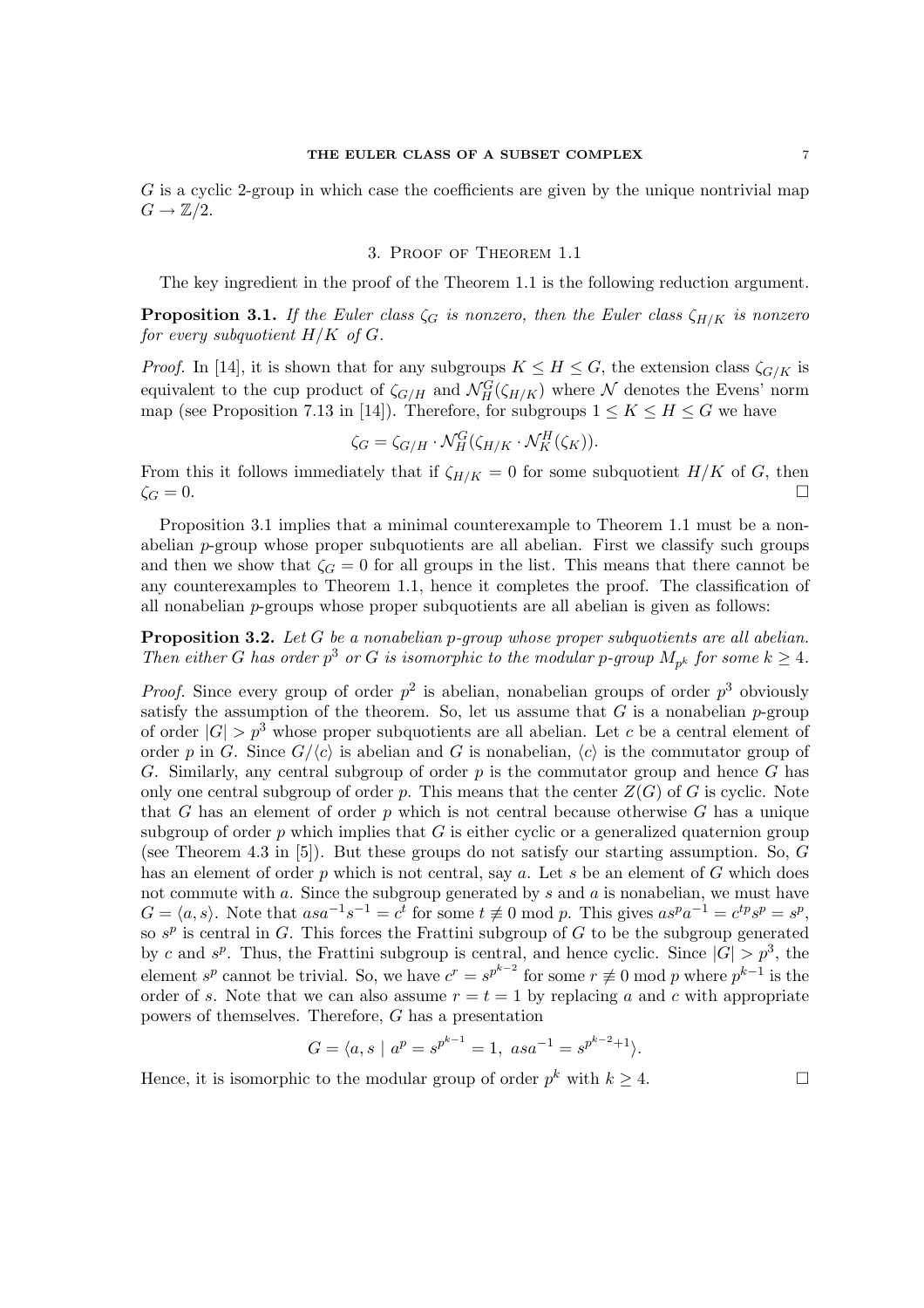In order to prove Theorem 1.1, we need to show that the Euler class  $\zeta_G$  is zero for all the groups listed in Proposition 3.2. We will use different arguments for p is odd and  $p = 2$ . Let us first deal with the case where  $p = 2$ .

# **Lemma 3.3.** The Euler class  $\zeta_G$  is zero when  $G \cong Q_8$  or  $G \cong M_{2^k}$  with  $k \geq 3$ .

*Proof.* In both cases the Frattini subgroup  $\Phi(G)$  of G is cyclic and central, and the quotient  $G/\Phi(G)$  is isomorphic to the elementary abelian group of order 4. Therefore G has a central extension of the form

$$
0 \to \Phi(G) \to G \to \mathbb{Z}/2 \times \mathbb{Z}/2 \to 0.
$$

Let us consider the Lyndon-Hochschild-Serre spectral sequence corresponding to this extension. By Proposition 7.2 in [21], the generator  $\mu$  of the group  $H^3(\mathbb{Z}/2 \times \mathbb{Z}/2, \mathbb{Z}) \cong \mathbb{Z}/2$ is in the image of the differential  $d_3$ . This means that  $\inf_{G/\Phi(G)}^G(\mu)$  is zero in  $H^3(G,\mathbb{Z})$ .

If  $\{x_1, x_2\}$  is a set of generators for the mod 2 cohomology of  $G/\Phi(G)$ , then the mod 2 reduction of  $\mu$  is  $x_1x_2(x_1+x_2)$  which is the top Stiefel-Whitney class of  $I_{G/\Phi(G)}$ . Since the mod 2 reduction is injective for elementary abelian groups, this gives  $\mu = e(I_{G/\Phi(G)})$ . Therefore  $\zeta_{G/\Phi(G)} = \text{Inf}_{G/\Phi(G)}^G e(I_{G/\Phi(G)}) = \text{Inf}_{G/\Phi(G)}^G(\mu) = 0$ , and hence  $\zeta_G = 0$  by Proposition 3.1.  $\Box$ 

Now, we consider the case  $p > 2$ . The modular p-group  $M_{p^k}$  with  $k \geq 4$  has an abelian subgroup isomorphic to  $\mathbb{Z}/p^2 \times \mathbb{Z}/p$ . Thus, the fact that  $\zeta_G = 0$  for  $G = M_{p^k}$  with  $k \geq 4$  is a consequence of the following lemma.

**Lemma 3.4.** The Euler class  $\zeta_G$  is zero when  $G \cong \mathbb{Z}/p^2 \times \mathbb{Z}/p$  and p is odd.

*Proof.* Let  $G = \langle a, b \mid a^{p^2} = b^p = 1, ab = ba \rangle$ . Then  $H^*(G, \mathbb{Z}) = \mathbb{Z}[\alpha, \beta] \otimes \wedge(\chi)$  where  $\text{deg}\alpha = \text{deg}\beta = 2$ ,  $\text{deg}\chi = 3$  and  $p^2\alpha = p\beta = p\chi = 0$  (see [8]). Since the Chern class  $c_1$ defines an isomorphism  $\text{Hom}(G, \mathbb{C}^{\times}) \cong H^{2}(G, \mathbb{Z})$ , we can consider the generators  $\alpha$  and  $\beta$ of  $H^2(G,\mathbb{Z})$  as the Chern classes of the representations  $V_1: a \to \omega, b \to 1$  and  $V_2: a \to 1$ ,  $b \to \omega^p$  where  $\omega$  is the primitive  $p^2$ -th root of unity. With this notation, the Chern class  $c_1(V_3)$  of the one dimensional complex representation  $V_3: a \to \omega^p$ ,  $b \to 1$  is equal to  $p\alpha$ .

Let  $W_2$  and  $W_3$  be the underlying 2-dimensional real representations of  $V_2$  and  $V_3$  respectively. Then we have

$$
e(W_2 \oplus W_3) = e(W_2)e(W_3) = c_1(V_2)c_1(V_3) = p\alpha\beta = 0.
$$

Since  $W_2 \oplus W_3$  is a direct summand of the augmentation module  $I_G$ , this gives  $\zeta_G = 0$ .  $\Box$ 

Now it remains to consider the nonabelian groups of order  $p^3$  for  $p > 2$ . The following lemma solves the problem for this case and hence completes the proof of Theorem 1.1.

**Lemma 3.5.** Let G be a nonabelian p-group of order  $p^3$  with  $p > 2$ . Then, the Euler class  $\zeta_G$  is zero.

*Proof.* If G is a p-group of order  $p^3$  with  $p > 2$ , then G is either isomorphic to the extraspecial group  $E_{p^3}$  of exponent p or to the modular group  $M_{p^3}$  of exponent  $p^2$ . In both cases, the exponent of  $H^i(G, \mathbb{Z})$  is p when i is not divisible by  $2p$  (see [8]). Therefore, the mod p reduction map  $H^{p^3-1}(G,\mathbb{Z}) \to H^{p^3-1}(G,\mathbb{F}_p)$  is injective. So, it is sufficient to show that the mod p reduction of  $\zeta_G$  is zero.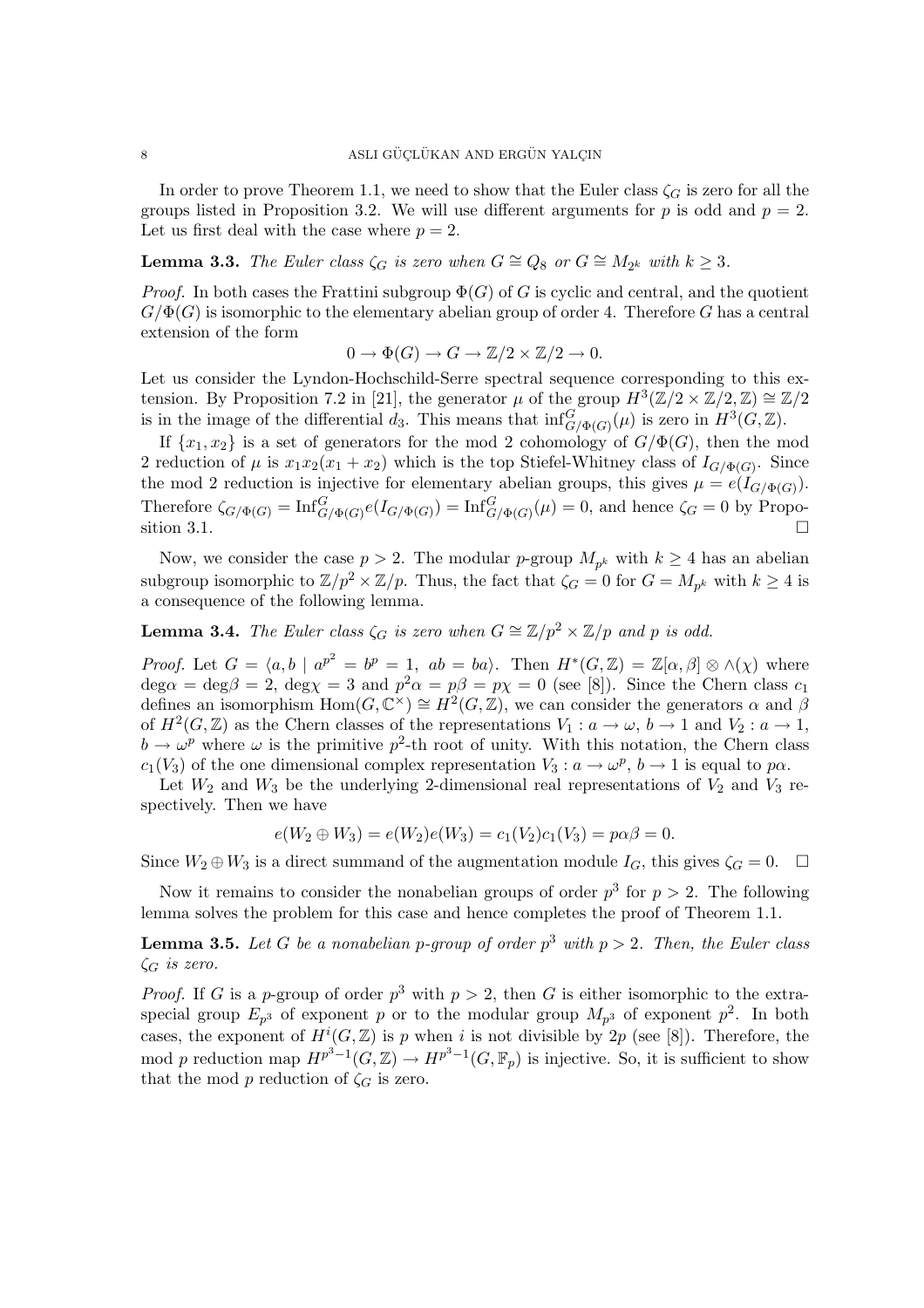In the mod p cohomology of the groups  $E_{p^3}$  and  $M_{p^3}$ , there are relations of the form  $xy = 0$  and  $\beta(x) + xy = 0$  respectively, where x, y denote the generators of one dimensional cohomology for each group. Consider the operator  $\beta P \beta$  where P denotes the Steenrod reduced p-th power operator and  $\beta$  denotes the Bockstein operator. If we apply  $\beta P \beta$  to these relations, then we obtain

$$
\beta(x)\prod_{j=0}^{p-1}\beta(jx+y) = 0
$$

This product is a factor of the mod p reduction of  $\zeta_G$ . Hence,  $\zeta_G = 0$ .

#### 4. Calculations for some abelian 2-groups

In this section we calculate the Euler class  $\zeta_G$  for some small abelian 2-groups. This allows us to narrow the range for the search of abelian 2-groups with nonzero Euler class.

**Proposition 4.1.** The Euler class  $\zeta_G$  is zero when  $G \cong \mathbb{Z}/8$ .

*Proof.* Let H be the maximal subgroup of G. We have  $\zeta_G = \zeta_{G/H} \cdot e(W)$  where W is the direct sum of all irreducible two dimensional representations of G. The Euler class  $\zeta_{G/H}$  is represented by the extension

$$
0 \to \tilde{\mathbb{Z}} \to \mathbb{Z}[G/H] \to \mathbb{Z} \to 0.
$$

Consider the long exact sequence associated with this short exact sequence:

$$
\cdots \longrightarrow H^{6}(G, \tilde{\mathbb{Z}}) \longrightarrow H^{6}(H, \mathbb{Z}) \xrightarrow{\text{tr}} H^{6}(G, \mathbb{Z}) \xrightarrow{\cdot \zeta_{G/H}} H^{7}(G, \tilde{\mathbb{Z}}) \longrightarrow \cdots
$$
  

$$
\parallel \qquad \qquad \parallel
$$
  

$$
\mathbb{Z}/|H|\mathbb{Z} \xrightarrow{\times 2} \mathbb{Z}/|G|\mathbb{Z}
$$

It is clear from the above diagram that to show that  $\zeta_G = 0$ , it suffices to show that  $e(W) \in H^{6}(G, \mathbb{Z})$  is divisible by 2. Note that  $W = W_1 + W_2 + W_3$  where  $W_i$  is the two dimensional real representation such that the action is given by  $2\pi i/8$  degree rotation. Also note that if  $\alpha = e(W_1)$ , then  $e(W_j) = j\alpha$  for all  $j = 1, 2, 3$ . This gives  $e(W) = 6\alpha^3$  which is divisible by 2 as desired.  $\Box$ 

The calculation above shows that the Euler class  $\zeta_G$  is zero for all cyclic 2-groups with order greater or equal to 8. An easy calculation shows that the Euler class for  $\mathbb{Z}/4$  is not zero. We will show later that  $\zeta_G$  is not zero also when  $G = \mathbb{Z}/4 \times \mathbb{Z}/4$ . The next group we consider is  $G = (\mathbb{Z}/4)^2 \times \mathbb{Z}/2$ . We show that the Euler class for this group is zero. For this calculation, we need the structure of the cohomology of the group  $\mathbb{Z}/4 \times \mathbb{Z}/4$  with integer coefficients. In [18], Townsley completely describes the integral cohomology of all abelian groups. We quote the result from [18], but since what we need is a very special case of Townsley's calculations, we provide a proof for the convenience of the reader.

**Proposition 4.2** (Townsley [18]). Let  $G = \mathbb{Z}/4 \times \mathbb{Z}/4$ . Then,

$$
H^*(G, \mathbb{Z}) \cong \mathbb{Z}[\mu_1, \mu_2, \mu_{12}]/\langle 4\mu_1 = 4\mu_2 = 4\mu_{12} = 0, \ \mu_{12}^2 = 2\mu_1\mu_2(\mu_1 + \mu_2)).
$$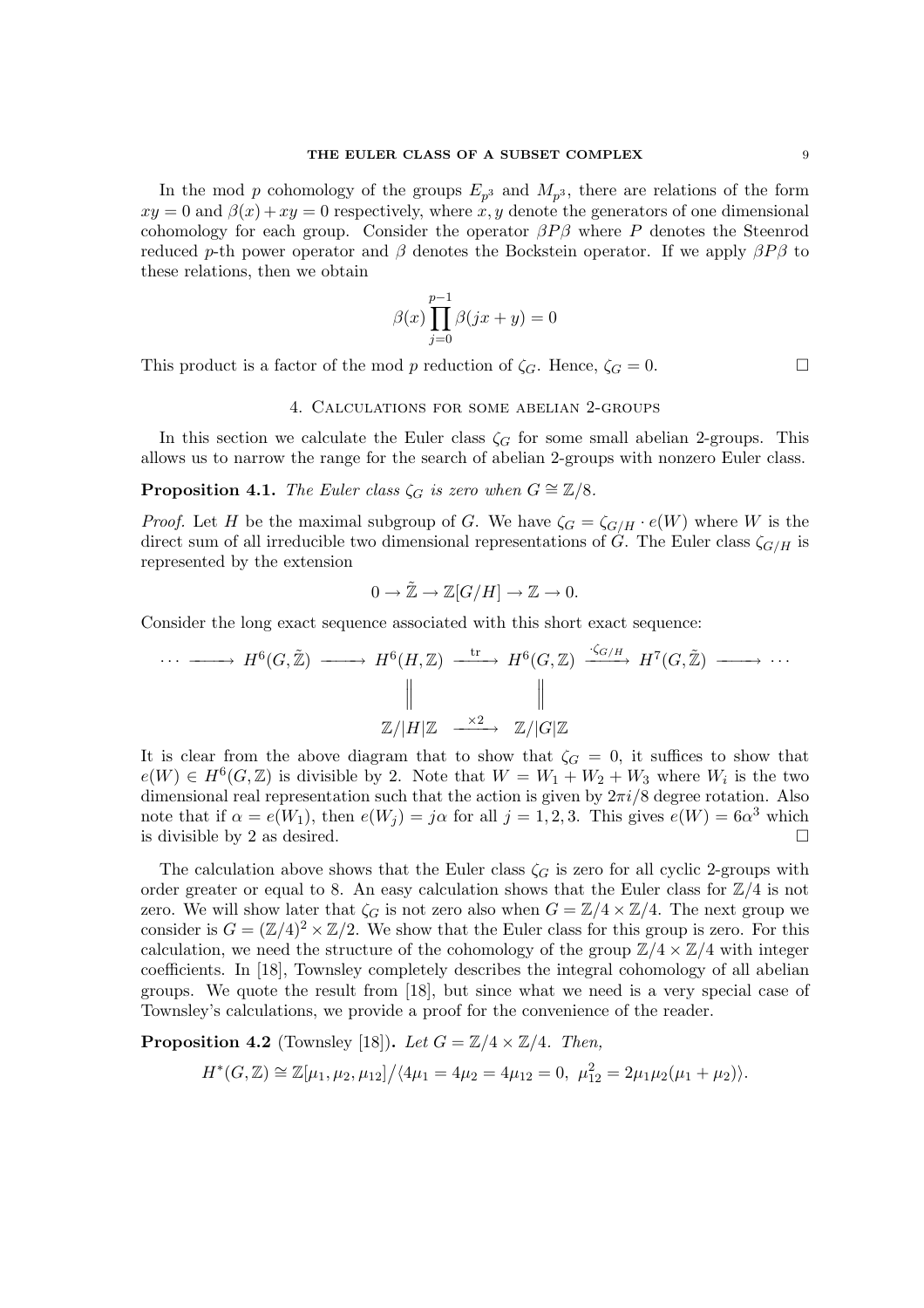*Proof.* Let us consider the Lyndon-Hochschild-Serre spectral sequence with  $E_2$ -page

$$
E_2^{p,q} \cong H^p(G/K, H^q(K, \mathbb{Z})) \Rightarrow H^{p+q}(G, \mathbb{Z})
$$

where K is a cyclic subgroup of G of order 4. Let  $t_1$  and  $t_2$  be the generators of  $H^*(K,\mathbb{Z})$ and  $H^*(G/K,\mathbb{Z})$ . Since  $H^2(G,\mathbb{Z}) \cong H^2(G/K,\mathbb{Z}) \oplus H^2(K,\mathbb{Z})$ , we have  $d_2(t_1) = 0$ , which implies that  $d_2 = 0$ . By dimension reasons  $d_i = 0$  for any  $i \geq 2$ , hence the spectral sequence collapses at  $E_2$ -page. Thus, the Poincaré series of  $H^*(G, \mathbb{Z})$  is given by

$$
P_{H^*(G,\mathbb{Z})}(t) = \frac{1+t^3}{(1-t^2)^2}.
$$

Since  $E_2^{1,2} = H^1(G/K, H^2(K,\mathbb{Z})) \cong \mathbb{Z}/4$ , the cohomology ring  $H^*(G,\mathbb{Z})$  has at least three generators. Let  $\mu_1$  and  $\mu_2$  be the generators of degree 2 and let  $\mu_{12}$  be the generator of degree 3. Without loss of generality, we can assume  $\text{res}_{K}^{G} \mu_1 = t_1$  and  $\text{Inf}_{G/K}^{G} t_2 = \mu_2$ . We claim that  $\mu_1$  and  $\mu_2$  are algebraically independent. Indeed, if

$$
f(\mu_1, \mu_2) = \sum_{i=0}^{k} a_i \mu_1^i \mu_2^{k-i}
$$

is a relation with the smallest degree then the restriction of  $f(\mu_1, \mu_2)$  to the subgroup K gives  $a_k t_1^k = 0$  and hence  $a_k = 0$ . Therefore,  $f(\mu_1, \mu_2) = \mu_2 g(\mu_1, \mu_2)$  for some polynomial  $g(\mu_1, \mu_2)$  with smaller degree. Since  $\mu_2$  is a nonzero divisor, this gives  $g(\mu_1, \mu_2) = 0$  which contradicts the minimality of  $f(\mu_1, \mu_2)$ . Therefore,  $\mu_1$  and  $\mu_2$  are algebraically independent as claimed.

Let us assume for the moment that  $\mu_{12}^2 = 2\mu_1\mu_2(\mu_1 + \mu_2)$  is the only relation for the generators  $\mu_1, \mu_2$  and  $\mu_{12}$  aside from the modular relations. It implies that

$$
S = \mathbb{Z}[\mu_1, \mu_2, \mu_{12}]/\langle 4\mu_1, 4\mu_2, 4\mu_{12}, \mu_{12}^2 - 2\mu_1\mu_2(\mu_1 + \mu_2)\rangle
$$

is a subring of  $H^*(G, \mathbb{Z})$ . On the other hand, S and  $H^*(G, \mathbb{Z})$  have the same Poincaré series. So, we obtain  $H^*(G, \mathbb{Z}) = S$  as desired. Now we prove that  $\mu_{12}^2 = 2\mu_1\mu_2(\mu_1 + \mu_2)$ is the only relation. Since  $\mu_{12}$  has an odd degree, we have  $2\mu_{12}^2 = 0$ . This implies that  $(\mu_{12})^2 = 2f(\mu_1, \mu_2)$  for some polynomial  $f(\mu_1, \mu_2) \in H^6(G, \mathbb{Z})$ . It is easy to show that  $\mu_{12}^2$ is not zero by considering the spectral sequence associated to the extension

$$
0 \to \mathbb{Z}/2 \times \mathbb{Z}/2 \to G \to \mathbb{Z}/2 \times \mathbb{Z}/2 \to 0.
$$

So, we can assume  $f(\mu_1, \mu_2) = a_1\mu_1^3 + a_2\mu_2^3 + a_3\mu_1^2\mu_2 + a_4\mu_1\mu_2^2$  where at least one of the  $a_i$ 's is nonzero. Since the restriction of  $\mu_{12}$  to any cyclic subgroup H of G is zero, we get  $a_1 = a_2 = 0$  and  $a_3 = a_4 = 1$ . So,  $\mu_{12}^2 = 2\mu_1\mu_2(\mu_1 + \mu_2)$ . Suppose now that there is another relation. Then, it must be of the form

$$
\mu_{12} \cdot g(\mu_1, \mu_2) + h(\mu_1, \mu_2) = 0,
$$

but this is impossible since the degree of  $\mu_1$  and  $\mu_2$  are 2 and the degree of  $\mu_{12}$  is 3.  $\Box$ 

Now we are ready to do the following calculation.

**Proposition 4.3.** The Euler class  $\zeta_G$  is zero when  $G \cong (\mathbb{Z}/4)^2 \times \mathbb{Z}/2$ .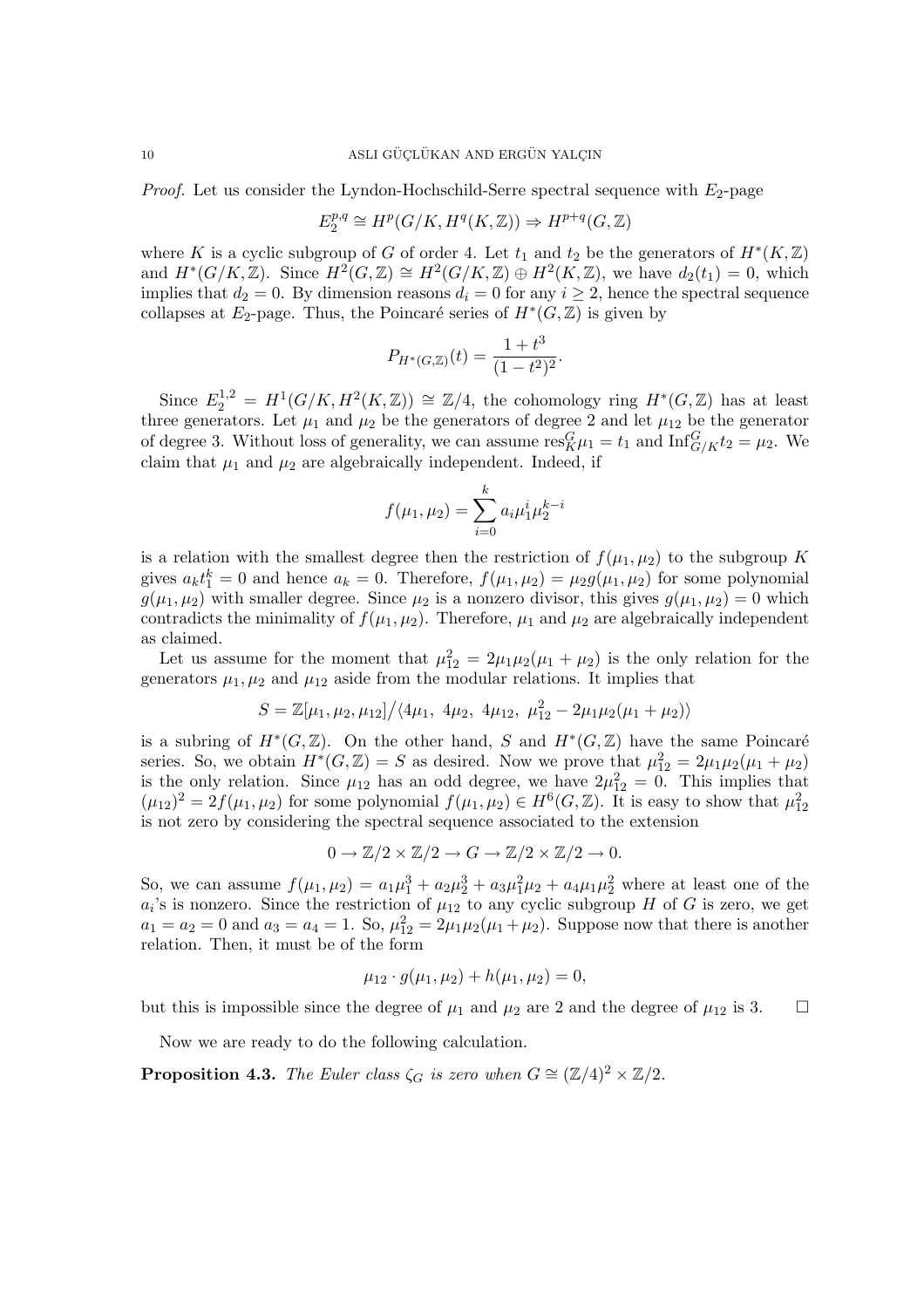*Proof.* The Euler class  $\zeta_G$  includes  $\inf_{G/\Phi(G)}^G \zeta_{G/\Phi(G)}$  as a factor. So, it is enough to prove that this factor is zero. The cohomology ring  $H^*(G/\Phi(G), \mathbb{Z})$  is generated by the elements  $u_I$  where the indices I run through the subsets of  $\{1, 2, 3\}$ . The mod 2 reduction of  $u_I$  is given by the formula

$$
m_2(u_I) = \big(\prod_{i \in I} x_i\big)\big(\sum_{i \in I} x_i\big)
$$

where  $x_1, x_2$  and  $x_3$  are the generators of  $H^*(G/\Phi(G), \mathbb{Z}/2)$ . By direct calculation, one can show that the mod 2 reduction of  $u_1^2 u_{23} + u_2^2 u_{13} + u_3^2 u_{12}$  is equal to the product of all nontrivial one dimensional classes, hence it is equal to the top Stiefel-Whitney class of  $I_{G/\Phi(G)}$ . Since the reduction modulo 2 is an injective map for elementary abelian groups, we conclude that

$$
\zeta_{G/\Phi(G)} = u_1^2 u_{23} + u_2^2 u_{13} + u_3^2 u_{12}.
$$

Now we show that the inflation of this element is zero. Let  $a, b, c$  be the generators of G with  $a^4 = b^4 = c^2 = 1$ . Suppose  $\mu_1, \mu_2$  and  $\mu_3$  are the generators of  $H^2(G, \mathbb{Z}) =$ Hom $(G, \mathbb{C}^{\times})$  which are dual to  $a, b, c$  respectively. We can choose the generators  $u_1, u_2, u_3$ for  $H^2(G/\Phi(G), \mathbb{Z})$  in a compatible way and assume that  $\text{Inf}_{G/\Phi(G)}^G u_i = 2\mu_i$  for  $i = 1, 2$  and  $\text{Inf}_{G/\Phi(G)}^G u_3 = \mu_3$ . Since the exponent of  $H^*(G, \mathbb{Z})$  is 4, we get  $\text{Inf}_{G/\Phi(G)}^G u_i^2 = 0$  for  $i = 1, 2$ . Hence ¡

$$
\operatorname{Inf}_{G/\Phi(G)}^G(u_1^2 u_{23} + u_2^2 u_{13} + u_3^2 u_{12}) = \mu_3^2 \cdot \operatorname{Inf}_{G/\Phi(G)}^G u_{12}.
$$

On the other hand, we have

$$
\operatorname{Inf}_{G/\Phi(G)}^G u_{12} = \operatorname{Inf}_{\overline{G}}^G \operatorname{Inf}_{\overline{G}/\Phi(\overline{G})}^{\overline{G}} u_{12} = \operatorname{Inf}_{\overline{G}}^G 2\mu_{12} = 2\operatorname{Inf}_{\overline{G}}^G \mu_{12}
$$

where  $\overline{G} = G/\langle c \rangle \cong \mathbb{Z}/4 \times \mathbb{Z}/4$  and  $\mu_{12}$  is the generator of  $H^3(\overline{G}, \mathbb{Z}) = \mathbb{Z}/4$ . Since  $2\mu_3 = 0$ , where  $G = G/(c) = \mathbb{Z}/4 \times \mathbb{Z}/4$  and  $\mu_{12}$  is the generator of  $H^*(G, \mathbb{Z}) = \mathbb{Z}/4$ . Since  $2\mu_3 = 0$ ,<br>we get  $\text{Inf}_{G/\Phi(G)}^G(u_1^2u_{23} + u_2^2u_{13} + u_3^2u_{12}) = 0$ . This completes the proof.

# 5. Proof of Theorem 1.2

We first consider abelian 2-groups. In the previous section we showed that if  $G$  is isomorphic to  $\mathbb{Z}/8$  or  $(\mathbb{Z}/4)^2 \times \mathbb{Z}/2$ , then the Euler class of the augmentation module  $I_G$  is zero. This implies that  $\zeta_G$  is zero if G has a subquotient isomorphic to  $\mathbb{Z}/8$  or  $(\mathbb{Z}/4)^2 \times \mathbb{Z}/2$ . But, the only abelian 2-groups that do not have any such subquotients are either elementary abelian or isomorphic to  $\mathbb{Z}/4 \times \mathbb{Z}/4$  or  $(\mathbb{Z}/2)^n \times \mathbb{Z}/4$  for some n. This proves one direction of Theorem 1.2 for 2-groups. For the other direction, we need to show that  $\zeta_G$  is nonzero for these groups. We start with the calculation of  $\zeta_G$  for  $G = \mathbb{Z}/4 \times \mathbb{Z}/4$ .

# **Proposition 5.1.** Let  $G = \mathbb{Z}/4 \times \mathbb{Z}/4$ . Then, the Euler class  $\zeta_G$  is nonzero.

*Proof.* Let  $G = \langle a, b \rangle$ , and let  $\mu_1, \mu_2$  be the generators of  $H^2(G, \mathbb{Z})$  dual to a and b respectively, and let  $\mu_{12}$  be a generator of  $H^3(G,\mathbb{Z})$ . We have  $I_G \cong \text{Inf}_{G/\Phi(G)}^G I_{G/\Phi(G)} \oplus W$  where  $W$  is the direct sum of all irreducible two dimensional real representations of  $G$ . Since  $G/\Phi(G)$  is an elementary abelian group of order 4, it follows from an argument similar to that used in the proof of Proposition 4.3 that  $\zeta_{G/\Phi(G)} = u_{12}$ . Hence we get

$$
e(\text{Inf}_{G/\Phi(G)}^G I_{G/\Phi(G)}) = \text{Inf}_{G/\Phi(G)}^G \zeta_{G/\Phi(G)} = \text{Inf}_{G/\Phi(G)}^G u_{12} = 2\mu_{12}.
$$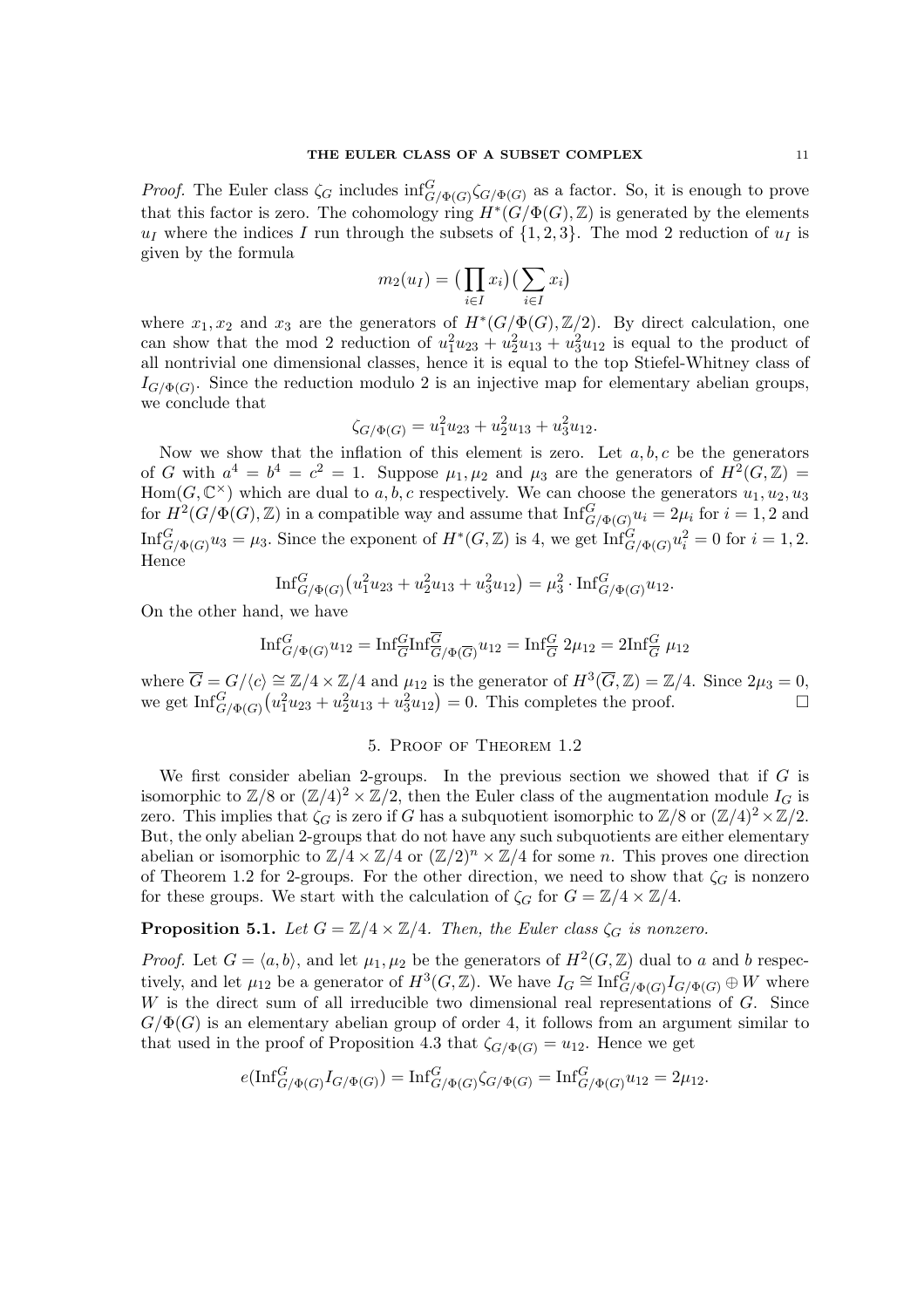Now, we calculate the Euler class of  $W$ . Every two dimensional real representation of G is the underlying real representation of a one dimensional complex representation. If θ is the real representation associated to the complex representation  $ρ : G \to \mathbb{C}^{\times}$ , then  $e(\theta) = c_1(\rho)$ . Note that for each two dimensional real representation, the kernel is a cyclic group of order 4. In fact, there is a one-to-one correspondence between two dimensional real representations of G and its cyclic subgroups of order 4. The cyclic subgroups of  $G$  are  $\langle a \rangle$ ,  $\langle ab^2 \rangle$ ,  $\langle ab^3 \rangle$ ,  $\langle a^2b \rangle$ , and  $\langle b \rangle$ . Therefore

$$
e(W) = \mu_2(2\mu_1 + \mu_2)(\mu_1 + \mu_2)(\mu_1 + 3\mu_2)\mu_1(\mu_1 + 2\mu_2) = \mu_1^2 \mu_2^2(\mu_1 + \mu_2)^2
$$

and hence  $\zeta_G = 2\mu_{12}\mu_1^2\mu_2^2(\mu_1 + \mu_2)^2$ . It is clear from Proposition 4.2 that this class is not zero in  $H^*(G,\mathbb{Z})$ .  $(G,\mathbb{Z})$ .

It remains to show that the Euler class is nonzero when  $G$  is either elementary abelian or isomorphic to  $(\mathbb{Z}/2)^n \times \mathbb{Z}/4$  for some  $n \geq 0$ . For these groups we show that the Euler class is nonzero by showing that its mod 2 reduction is nonzero. Recall that the mod 2 reduction of the Euler class of a real representation  $V$  is equal to the top Stiefel-Whitney class  $w_{top}(V)$  of V. To conclude that  $w_{top}(I_G)$  is nonzero, we give an explicit formula for it in terms of the generators of the cohomology ring of  $G$ . It is often more convenient to express the formula for  $w_{top}(I_G)$  in terms of the polynomial f where

$$
f(a_1, a_2, \dots, a_m) = \prod_{(\alpha_1, \dots, \alpha_m) \in (\mathbb{F}_2)^m \setminus \{0\}} (\alpha_1 a_1 + \dots + \alpha_m a_m)
$$

for tuples  $(a_1, \ldots, a_m)$ . The formula for the top Stiefel-Whitney class of an elementary abelian 2-group appears in many places (see, for example, Turygin [17]). In this case, we have

$$
w_{\text{top}}(I_G) = f(x_1, \dots, x_n)
$$

where  $\{x_1, \ldots, x_n\}$  is a set of generators of the cohomology ring  $H^*(BG, \mathbb{F}_2)$ . Note that this is the top Dickson invariant of the polynomial algebra  $\mathbb{F}_2[x_1, \ldots, x_n]$ . In particular, the Euler class  $\zeta_G$  is nonzero when G is an elementary abelian 2-group.

Now, we perform a similar calculation for the group  $G = (\mathbb{Z}/2)^n \times \mathbb{Z}/4$ . We should note that it is possible to conclude that the top Stiefel-Whitney class is nonzero for these groups without obtaining an explicit formula, but we believe that the formula itself might also be useful. Before stating the result, we need some further notation. Let  $V_i$  be the one dimensional nontrivial representation inflated from the *i*-th term in the product  $G/\Phi(G) \cong$  $(\mathbb{Z}/2)^{n+1}$  and let  $W_{n+1}$  be the irreducible two dimensional representation inflated from the  $\mathbb{Z}/4$  term of the product  $G = (\mathbb{Z}/2)^n \times \mathbb{Z}/4$ . Notice that the cohomology of the group G with  $\mathbb{F}_2$  coefficients is

$$
H^*(G, \mathbb{F}_2) \cong \mathbb{F}_2[x_1, \ldots, x_n, s] \otimes \wedge [t]
$$

where  $w_{top}(V_i) = x_i$  for  $1 \le i \le n$ ,  $w_{top}(V_{n+1}) = t$ , and  $w_{top}(W_{n+1}) = s$ . With this notation the formula for  $w_{\text{top}}(I_G)$  can be expressed as follows:

**Proposition 5.2.** Let  $G \cong (\mathbb{Z}/2)^n \times \mathbb{Z}/4$  with  $n \geq 0$ . Then,

$$
w_{\text{top}}(I_G) = f(x_1, \ldots, x_n, t) \frac{f(x_1^2, \ldots, x_n^2, s)}{f(x_1^2, \ldots, x_n^2)}
$$
.

In particular,  $w_{top}(V)$  is nonzero in  $H^*(G, \mathbb{F}_2)$ .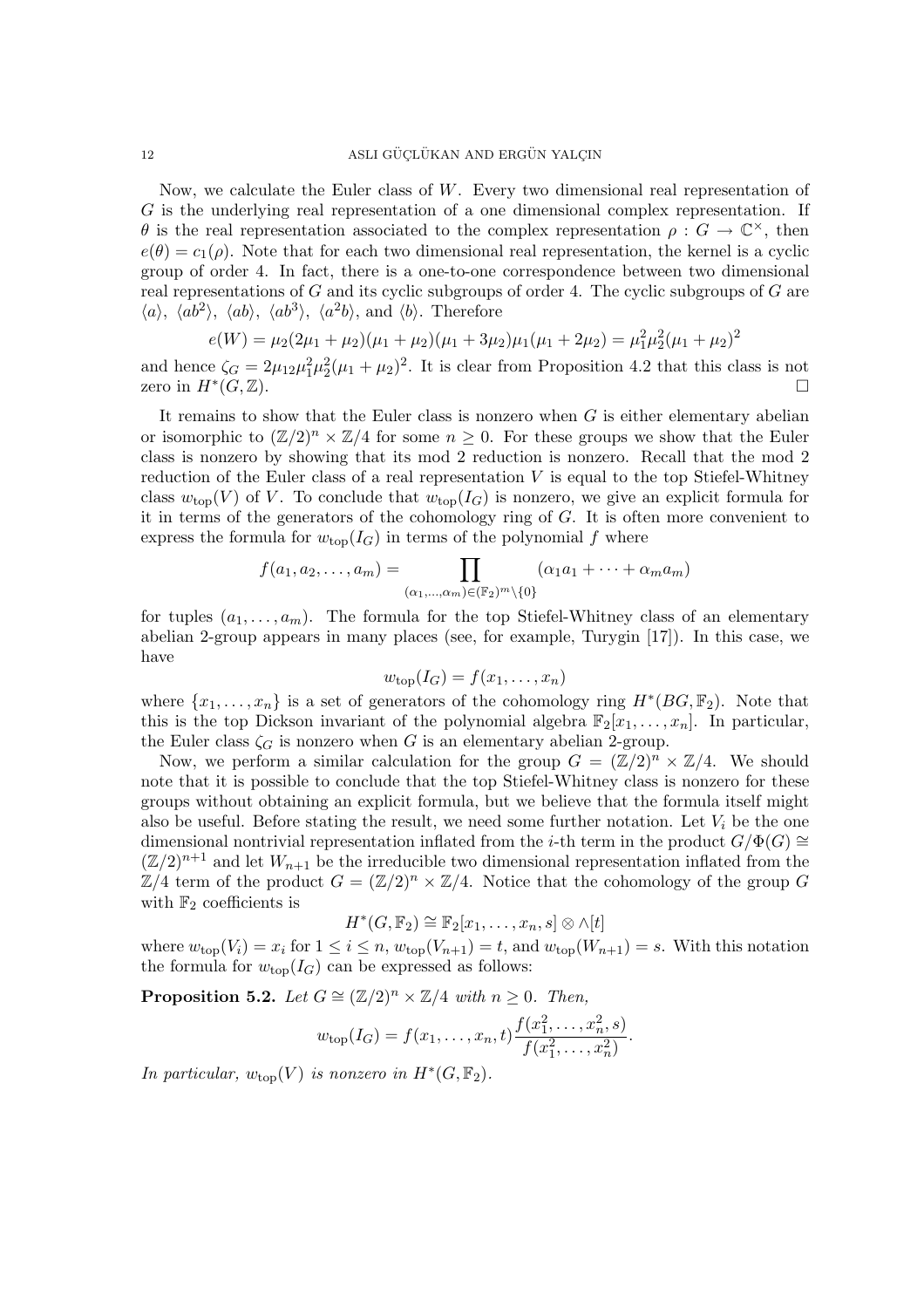*Proof.* Let V be the direct sum of all the nontrivial one dimensional real representations of G. Since each nontrivial one dimensional real representation is a tensor product of elements contained in some nonempty subset of  $\{V_1, \ldots, V_{n+1}\}$ , we have  $w_{\text{top}}(V) = f(x_1, \ldots, x_n, t)$ . On the other hand,  $I_G = V \oplus W$  where  $\overline{a}$ 

$$
W = \bigoplus_{(\gamma_1,\cdots,\gamma_n)\in S_n} V_1^{\gamma_1}\otimes\cdots\otimes V_n^{\gamma_n}\otimes W_{n+1}.
$$

Here  $S_n$  is the set of *n*-tuples  $(\gamma_1, \ldots, \gamma_n)$  such that  $\gamma_i \in \{1,2\}$  for all *i*. By the tensor product formula for one dimensional real vector bundles, we have

$$
w(V_1^{\gamma_1}\otimes\cdots\otimes V_n^{\gamma_n})=1+\alpha_1x_1+\cdots+\alpha_nx_n
$$

where  $\alpha_i$  denotes the mod 2 reduction of  $\gamma_i$  for each i. Using the splitting principle, we can regard the r-th Stiefel-Whitney class of the vector bundle  $W_{n+1}$  as the r-th elementary symmetric function of indeterminates  $a_1$  and  $a_2$  so that  $w_1(W_{n+1}) = a_1 + a_2$ 0 and  $w_2(W_{n+1}) = a_1 a_2 = s$ . Then, we have

$$
w(V_1^{\gamma_1} \otimes \cdots \otimes V_n^{\gamma_n} \otimes W_{n+1}) = \prod_{i=1}^2 (1 + \alpha_1 x_1 + \cdots + \alpha_n x_n + a_i)
$$
  
= 1 + \alpha\_1 x\_1^2 + \cdots + \alpha\_n x\_n^2 + s.

Thus, the top Stiefel-Whitney class of  $W$  is given by

$$
w_{\text{top}}(W) = \prod_{(\gamma_1, ..., \gamma_n) \in S_n} w_{\text{top}}(V_1^{\gamma_1} \otimes \cdots \otimes V_n^{\gamma_n} \otimes W_{n+1})
$$
  
= 
$$
\prod_{(\alpha_1, ..., \alpha_n) \in (\mathbb{F}_2)^n} (\alpha_1 x_1^2 + \cdots + \alpha_n x_n^2 + s) = \frac{f(x_1^2, ..., x_n^2, s)}{f(x_1^2, ..., x_n^2)}.
$$

The formula for  $w_{\text{top}}(I_G)$  follows from the identity  $w_{\text{top}}(I_G) = w_{\text{top}}(V)w_{\text{top}}(W)$ . Note that since  $t^2 = 0$ , we can rewrite the top Stiefel-Whitney class as

$$
w_{\text{top}}(I_G) = t(f(x_1, \dots, x_n))^2 \frac{f(x_1^2, \dots, x_n^2, s)}{f(x_1^2, \dots, x_n^2)}.
$$

From this it is clear that  $w_{top}(I_G)$  is nonzero in  $H^*(G, \mathbb{F}_2)$ .

This completes the proof of the Theorem 1.2 for 2-groups. Now, we consider the case  $p > 2$ . We begin with the calculations for cyclic groups. Let  $G = \langle g \rangle$  be a cyclic group of order  $p^n$  with  $p > 2$ . All nontrivial representations of G are two dimensional which are the underlying real representations of one dimensional complex representations. A complete list of corresponding complex representations can be given as  $V_j : g \to \omega^j$  where  $\omega$  is the  $p^{n}$ -th root of unity and  $1 \leq j \leq \frac{p^{n}-1}{2}$  $\frac{1}{2}$ . We can take  $\alpha = c_1(V_1)$  as the generator of  $H^2(G,\mathbb{Z}) \cong \mathbb{Z}/p^n$ , then we have  $c_1(V_j) = j\alpha$  for all j. This gives

$$
e(I_G) = \prod_{j=1}^{\frac{p^n-1}{2}} c_1(V_j) = \left(\frac{p^n-1}{2}\right)! \alpha^{\frac{p^n-1}{2}}.
$$

From this we conclude the following: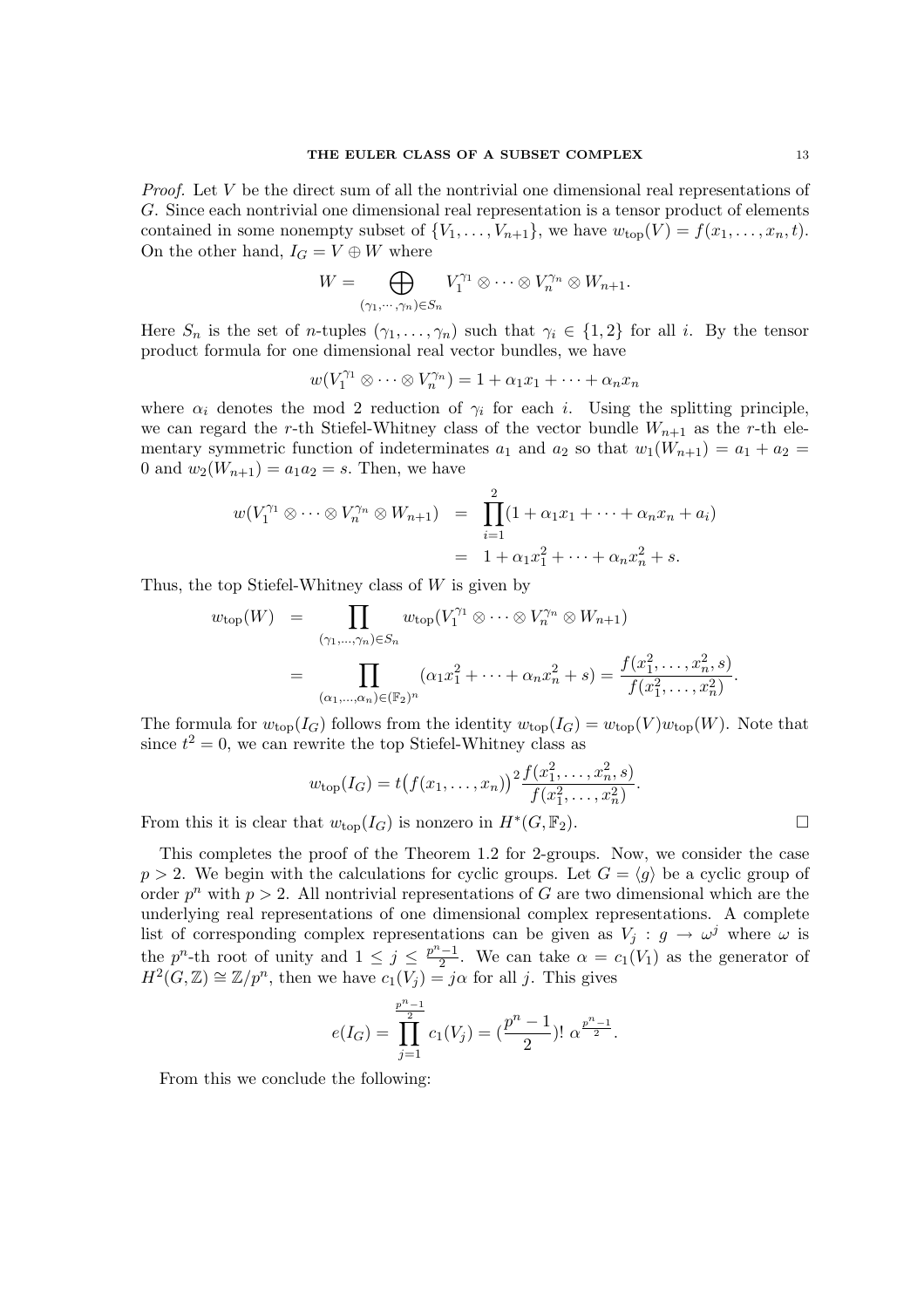**Lemma 5.3.** Let p be an odd prime and G be a cyclic p-group. Then the Euler class  $\zeta_G$  is nonzero if and only if G has order p or is isomorphic to  $\mathbb{Z}/9$ .

*Proof.* Suppose that G has order  $p^n$ . Then,  $H^{2k}(G,\mathbb{Z}) \cong \mathbb{Z}/p^n$  for all  $k \geq 1$ . It follows that  $e(I_G) = 0$  if and only if

$$
(\frac{p^n-1}{2})! \equiv 0 \pmod{p^n}.
$$

This is a consequence of the formula for  $e(I_G)$  given above. It is easy to see that this equation holds for all p and n except when  $n = 1$  or when  $p = 3$  and  $n = 2$ .

The above lemma implies that the Euler class  $\zeta_G$  of an abelian p-group with  $p > 3$ vanishes if G is not elementary abelian. For  $p = 3$ , we need to be more careful. Since  $\zeta_G$  is not zero for  $\mathbb{Z}/9$ , we need to consider the next possibility, which is  $\mathbb{Z}/9 \times \mathbb{Z}/3$ . But, this is the special case of Lemma 3.4, so  $\zeta_G = 0$  in this case as well. This proves one direction of Theorem 1.2 for  $p > 2$ . For the other direction, we need to show that  $\zeta_G$  is nonzero when G is an elementary abelian p-group with  $p > 2$ . This follows easily from the structure of cohomology of elementary abelian  $p$ -groups since the 2-dimensional classes in  $H^*((\mathbb{Z}/p)^n, \mathbb{Z})$  generate a polynomial subalgebra. So, the proof of Theorem 1.2 is complete.

# 6. Some consequences of Theorems 1.1 and 1.2

In this section, we state and prove some corollaries of Theorems 1.1 and 1.2. We first consider the mod  $p$  reduction of the Euler class. Since most of the group cohomology calculations are done in mod  $p$  coefficients, it makes sense to consider the mod  $p$  reduction of  $\zeta_G$ .

**Corollary 6.1.** Let G be a finite group and let  $\overline{\zeta}_G$  denote the mod p reduction of the Euler class  $\zeta_G$ . Then,  $\overline{\zeta}_G$  is nonzero if and only if G is an elementary abelian p-group or is isomorphic to  $(\mathbb{Z}/2)^n \times \mathbb{Z}/4$  for some  $n \geq 0$ 

*Proof.* We only need to consider the groups where  $\zeta_G$  is nonzero. We have already seen that when  $G = \mathbb{Z}/4 \times \mathbb{Z}/4$  or  $G = \mathbb{Z}/9$ , the Euler class is divisible by p. So, the mod p reduction of  $\zeta_G$  is zero in these cases. For groups isomorphic to  $(\mathbb{Z}/2)^n \times \mathbb{Z}/4$ , we have already shown that  $\zeta_G$  is nonzero by showing that its mod 2 reduction is nonzero. For elementary abelian p-groups, the mod p-reduction map is injective. So, the mod p-reduction of  $\zeta_G$  is also nonzero for these groups.  $\Box$ 

For  $p > 2$ , the corollary above also follows from a theorem of Serre [16]. To see this, first observe that to prove the corollary, it is enough to consider p-groups. When G is a p-group, the quotient  $G/\Phi(G)$  is an elementary abelian p-group and

$$
\textup{inf}_{G/\Phi(G)}^G \overline{\zeta}_{G/\Phi(G)} = \lambda \Bigl(\prod_{x \in S} \beta(x)\Bigr)^{\frac{p-1}{2}}
$$

where  $\lambda$  is a nonzero scalar, S is a set of representatives of nonzero elements on each line in  $H^1(G,\mathbb{F}_p)$ , and  $\beta(x)$  is the image of x under the Bockstein operator. In [16], Serre proves  $H^-(G, \mathbb{F}_p)$ , and  $\rho(x)$  is the image of x under the Bockstein operator. In [10], Serre proves that the product  $\prod_{x \in S} \beta(x)$  is zero when G is not elementary abelian. This implies that when G is a p-group which is not elementary abelian,  $\inf_{G/\Phi(G)}^G \overline{\zeta}_{G/\Phi(G)} = 0$ , hence  $\overline{\zeta}_G = 0$ . It is clear that when G is an elementary abelian p-group,  $\overline{\zeta}_G$  is nonzero.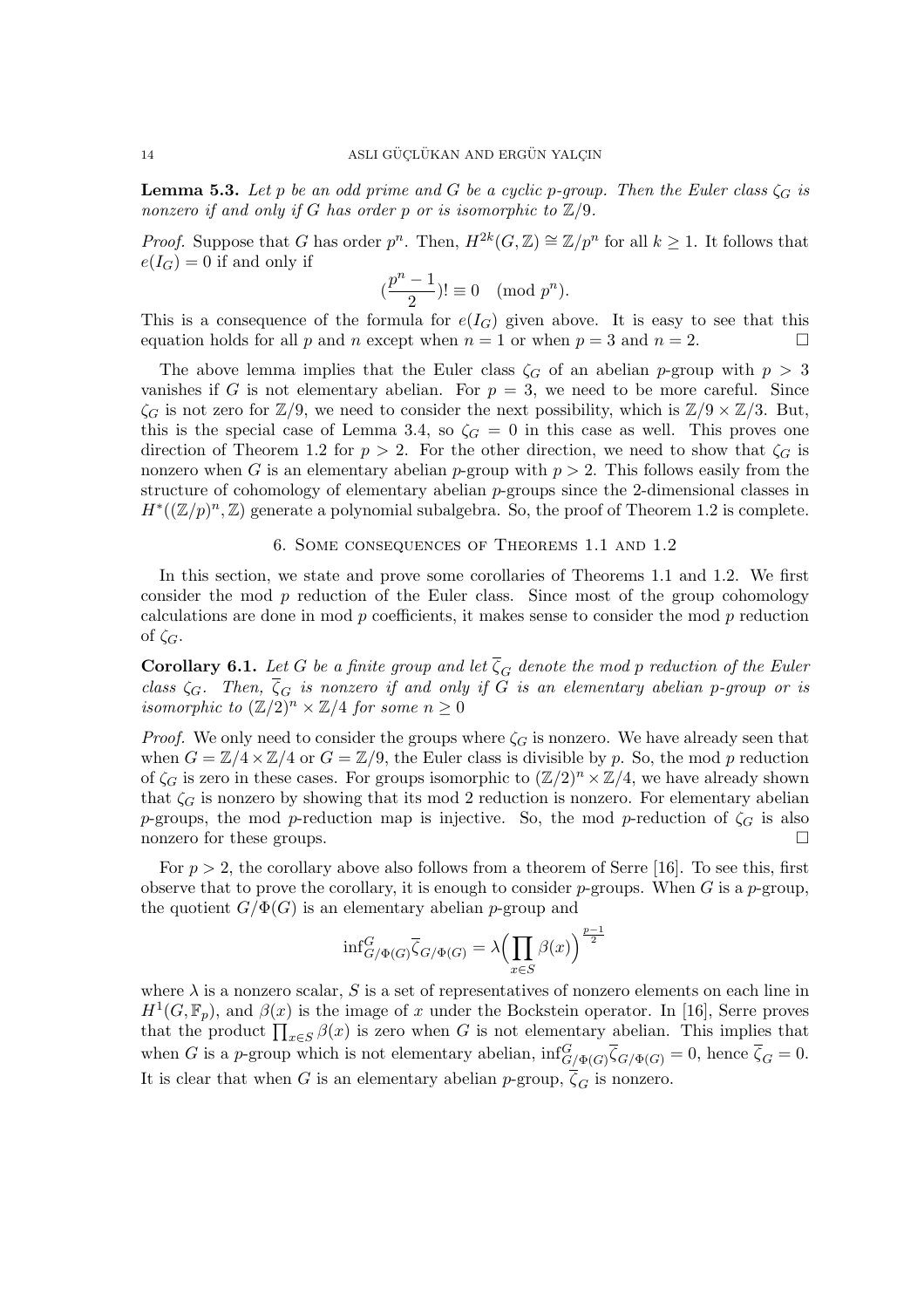The  $p = 2$  case is slightly different, since in this case  $\inf_{G/\Phi(G)}^G \overline{\zeta}_{G/\Phi(G)}$  is equal to the product of all one dimensional classes. Serre's theorem in [16] only gives that the product of Bocksteins of one dimensional classes is zero, so the same argument does not work in this case. The  $p = 2$  version of Serre's theorem has been considered in [22] and it has been proved that the product of one dimensional classes is zero exactly when  $G$  is one of the 2-groups given in the above corollary. So, the  $p = 2$  case of the above corollary follows from the results in [22].

In the other direction, one can obtain Serre's theorem as a consequence of Corollary 6.1. For this one needs to reduce Serre's theorem to extra-special p-groups and apply Corollary 6.1 together with some other facts from group cohomology. For example, one needs to use the fact that if a cohomology class is detected by a central subgroup of order  $p$ , then it is a nonzero divisor. Since there are many different proofs for Serre's theorem, this does not really provide a new way of looking at this theorem. In fact, one can see that the proof of Theorem 1.1 has many similarities to the proof of integer coefficient version of Serre's theorem given by Evens (see Theorem 6.4.1 in [7]).

Now, we consider the square of the Euler class  $\zeta_G$ . Note that  $(\zeta_G)^2$  is the Euler class of the representation  $I_G \oplus I_G$  which can be considered as the underlying real representation of complexification of  $I_G$ . Note that the complexification of  $I_G$  is the kernel of the augmentation map  $\mathbb{C}G \to \mathbb{C}$ . This shows that  $(\zeta_G)^2$  is nothing but the top Chern class of the augmentation module of the regular complex representation of G. So, it is interesting to find exactly when this class is zero.

**Corollary 6.2.** Let G be a finite group. Then,  $(\zeta_G)^2 \neq 0$  if and only if G is an elementary abelian p-group or is isomorphic to  $(\mathbb{Z}/2)^n \times \mathbb{Z}/4$  for some  $n \geq 0$ . On the other hand, the mod p reduction of  $(\zeta_G)^2$  is nonzero if and only if G is an elementary abelian p-group.

*Proof.* The proof is similar to the proof of Corollary 6.1. The cases  $G = \mathbb{Z}/4 \times \mathbb{Z}/4$  and  $G = \mathbb{Z}/9$  do not appear here since in these cases  $\zeta_G$  is divisible by p and both groups have cohomology with exponent  $p^2$ . The only group we have to be careful about is  $G =$  $(\mathbb{Z}/2)^n \times \mathbb{Z}/4$ . Note that the calculation given in Proposition 5.2 shows that the mod 2 reduction of  $(\zeta_G)^2$  is nonzero. But, the same calculation repeated for the top Chern class will give us that  $({\zeta}_G)^2 \neq 0$ . The elementary abelian case is much more easier to analyze. The square of  $\zeta_G$  is the top Dickson invariant of the polynomial subalgebra generated by two dimensional classes in  $H^*(G, \mathbb{Z})$ . So, both  $(\zeta_G)^2$  and its mod p reduction are nonzero.  $\Box$ 

From this we can conclude the following:

# **Corollary 6.3.** Let G be a finite group. Then,  $\zeta_G$  is nilpotent if and only if G is not an elementary abelian p-group.

Recall that the Euler class  $\zeta_G$  of a group G is a special case of the Euler class of a G-set X, denoted by  $\zeta_X$ . We defined the Euler class  $\zeta_X$  as the Euler class of the subset complex of the G-set X. One can state a similar problem: Find all G-sets X where  $\zeta_X$  is nonzero. It is already given in [14] that  $\zeta_X$  is zero if X is not transitive. So, we can assume  $X = G/H$ for some subgroup  $H \leq G$ . Note that if H is normal in G, then  $\zeta_{G/H}$  is the inflation of the Euler class of the quotient group  $G/H$ . In general, we can use similar ideas to reduce the calculation of  $\zeta_X$  to smaller subquotients and smaller G-sets. The answer depends on X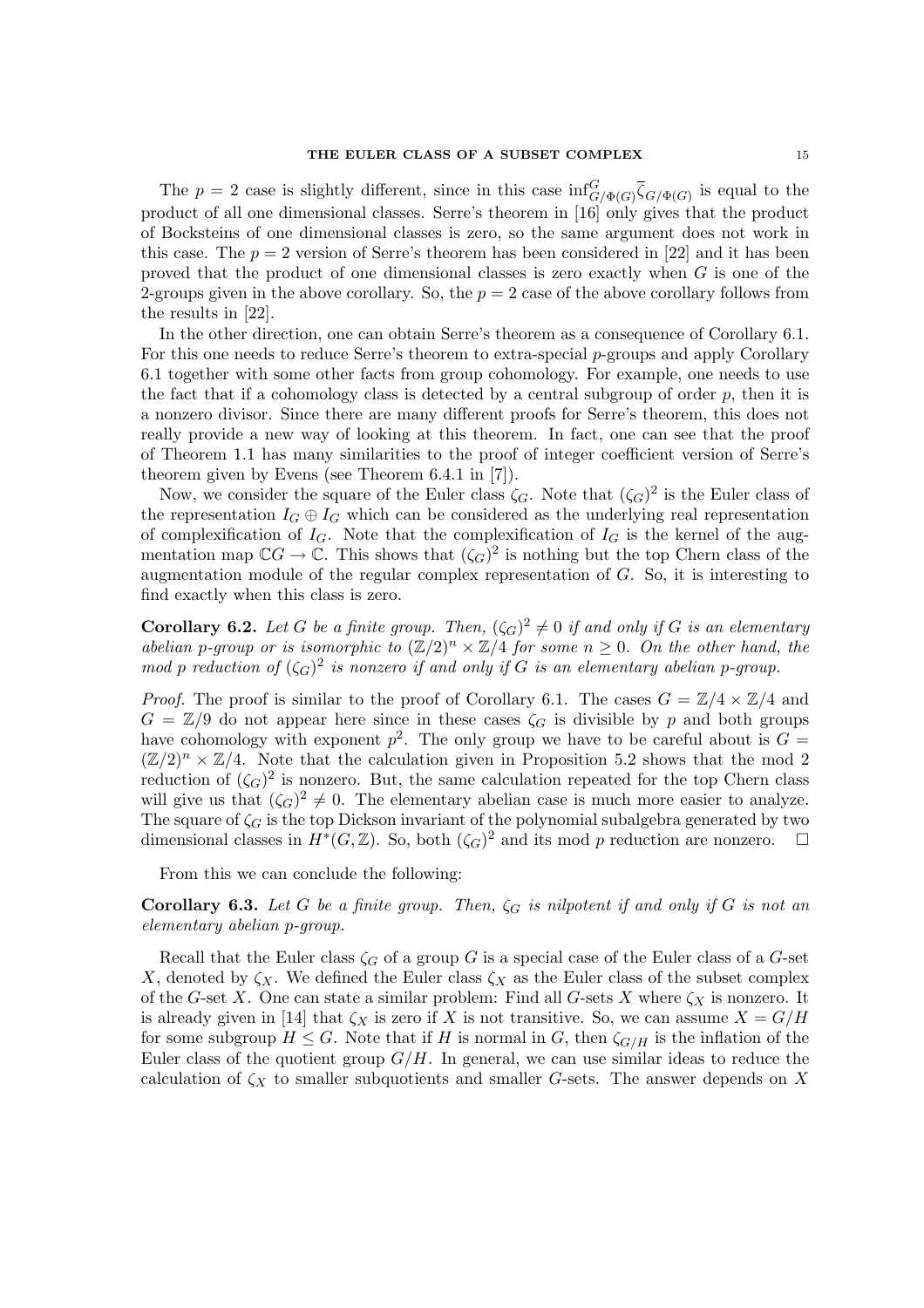and the ring structure of the integral cohomology of  $G$ . At this point, we do not know any general statements that hold for all X.

## 7. Filtrations of Modules

In this section, we discuss some applications of our results to filtrations of modules. Suppose k denotes a field of characteristic  $p$  and  $kG$  denotes the group algebra over k. Throughout the section, we assume all  $k\text{-}\text{modules}$  are finitely generated. For a  $k\text{-}\text{module}$ M, we denote the j-th Heller shift of M by  $\Omega^{j}(M)$ . Let  $L_{\zeta}$  denote the kG-module defined as the kernel of the homomorphism  $\Omega^n(k) \to k$  representing the class  $\zeta$ . In [1], it has been shown that if  $\zeta \in H^n(G, k)$  is represented by the kG-module extension

$$
E: 0 \to k \to M_{n-1} \to \cdots \to M_0 \to k \to 0,
$$

then there is a projective kG-module P such that  $L_{\zeta} \oplus P$  has a filtration

$$
0 = L_0 \subseteq L_1 \subseteq \cdots \subseteq L_n = L_\zeta \oplus P
$$

with  $L_i/L_{i-1} \cong \Omega^{n-i+1}(M_{i-1})$  for  $i = 1, \ldots, n$ . When  $\zeta = 0$ , the module  $L_{\zeta}$  is defined as the direct sum  $\Omega(k) \oplus \Omega^{n}(k)$ . So, if E is an extension whose extension class is zero, then there is a filtration of the form

$$
0 = K_0 \subseteq K_1 \subseteq \cdots \subseteq K_n = k \oplus \Omega^{n-1}(k) \oplus P
$$

with  $K_i/K_{i-1} \cong \Omega^{n-i}(M_{i-1})$  for  $i = 1, \ldots, n$  where P is a projective kG-module. Tensoring this sequence with a  $kG$ -module  $M$ , we get a filtration

$$
0 = N_0 \subseteq N_1 \subseteq \cdots \subseteq N_n = M \oplus \Omega^{n-1}(M) \oplus Q
$$

with  $N_i/N_{i-1} \cong \Omega^{n-i}(M_{i-1} \otimes M)$  for  $i = 1, ..., n$  where Q is a projective kG-module.

If the extension  $E$  is an extension with the property that all the  $M_i$ 's are permutation modules with no trivial summands, then we say  $E$  is an extension of proper permutation modules. Split extensions of proper permutation modules give rise to induction theorems. Using this method Carlson [3] proved that any  $k$ -module M is a direct summand of a module that is filtered by modules induced from elementary abelian  $p$ -subgroups. He proved this result using specific split extensions of proper permutation modules where the permutation modules are induced from maximal subgroups. Such extensions exist when G is not elementary abelian as a consequence of Serre's theorem.

Now, we will illustrate how the chain complex for the subset complex can be used to obtain similar filtrations. Note that the chain complex of the subset complex of G with coefficients in  $k$  gives an extension

$$
0 \to k \to C_{n-1}(\Delta(G)) \otimes_{\mathbb{Z}} k \to \cdots \to C_0(\Delta(G)) \otimes_{\mathbb{Z}} k \to k \to 0
$$

whose extension class is the image of  $\zeta_G$  under the map  $H^n(G,\mathbb{Z}) \to H^n(G,k)$  induced by tensor product with k. So, if G is a p-group which is not one of the groups listed in Theorem 1.2, then for each  $kG$ -module M, there is a projective  $kG$ -module P and a filtration

$$
0 = N_0 \subseteq N_1 \subseteq \cdots \subseteq N_n = M \oplus \Omega^{n-1}(M) \oplus P
$$

such that  $L_i/L_{i-1} \cong \Omega^{n-i}(C_{i-1}(\Delta(G)) \otimes_{\mathbb{Z}} M)$  for  $i = 1, \ldots, n$ . Instead of the chain complex, we could have used the cochain complex of the subset complex. In that case, we get the following: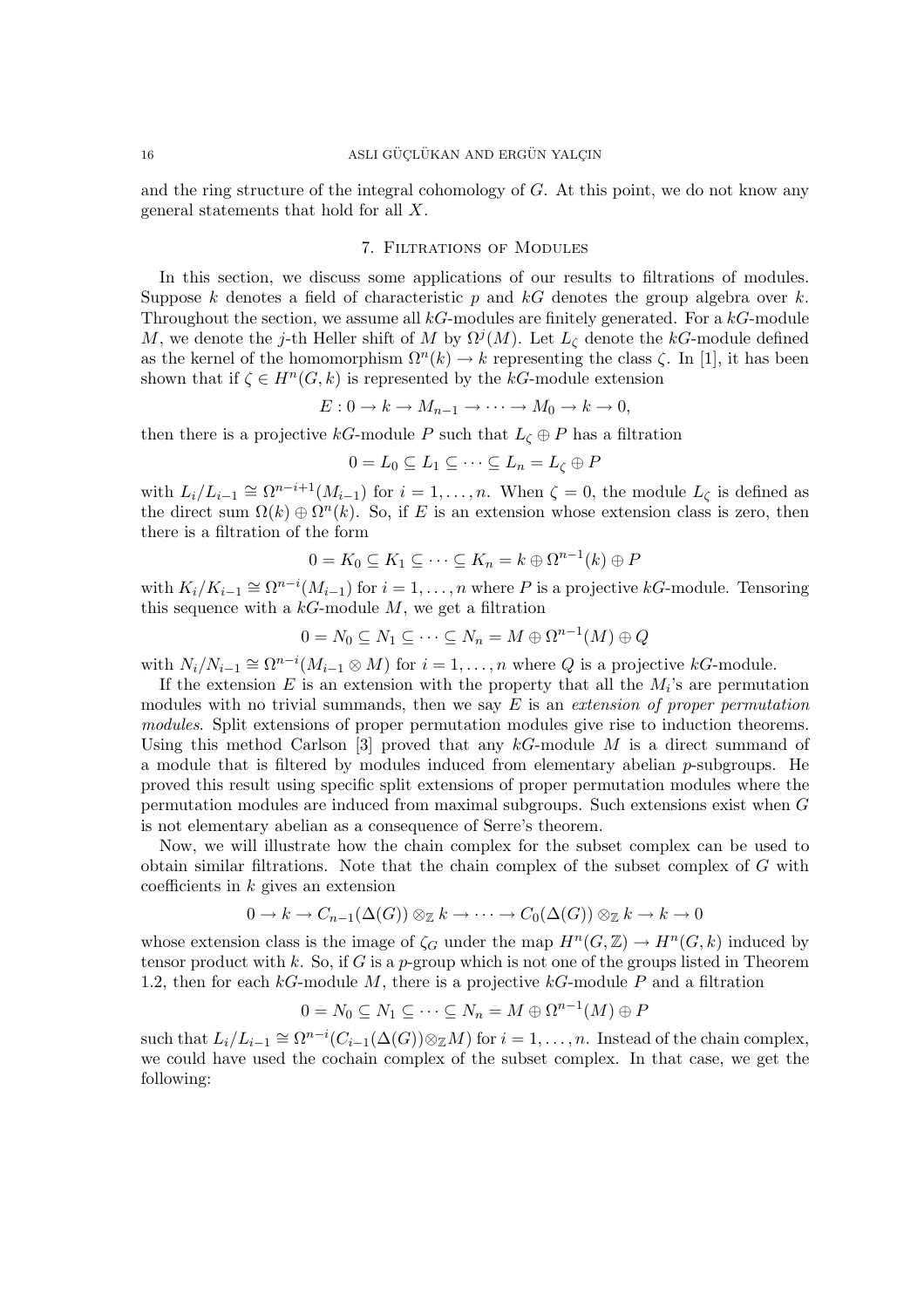**Corollary 7.1.** Let G be a finite group and let k be a field of characteristic p. If G is not one of the groups listed in Theorem 1.2, then for every  $kG$ -module M, there is a projective kG-module P and a filtration

$$
0 = M_0 \subseteq M_1 \subseteq \cdots \subseteq M_n = M \oplus \Omega^{n-1}(M) \oplus P
$$

such that  $M_i/M_{i-1} \cong \Omega^{n-i}(C^{n-i}(\Delta(G)) \otimes_{\mathbb{Z}} M)$  for  $i = 1, ..., n$ .

In [14], an explicit formula for permutation modules appearing in  $C<sup>j</sup>(\Delta(X))$  is given. So, using this formula we can give upper bounds for the dimension of a  $k$ -module M in terms of the Heller shifts of the projective free parts of the restrictions of  $M$  to its proper subgroups. This approach was used to obtain upper bounds for essential endotrivial modules of extraspecial p-groups in [4]. For small groups our bounds are not as good as the bounds obtained in [4], but we expect that for groups with large cohomology lengths, this method will give better bounds than the ones given in [4]. Unfortunately, we were not able to verify this.

# 8. Borsuk-Ulam type theorems

In this section, we give some applications of our results to the existence of Borsuk-Ulam type theorems. Recall that the Borsuk-Ulam theorem says that every continuous map  $f: S^n \to \mathbb{R}^m$  maps some pair of antipodal points on  $S^n$  to the same point in  $\mathbb{R}^m$  provided that  $m \leq n$ . To generalize this theorem, one defines the notion of coincidence set. Suppose M is a topological manifold with a free G-action and let  $f : M \to \mathbb{R}^m$  be a continuous map. The coincidence set of  $f$  is defined as the set

$$
A(f) = \{ x \in M \mid f(x) = f(gx) \text{ for all } g \in G \}.
$$

We say that M has a *Borsuk-Ulam type theorem* if there is an appropriate condition on m such that the coincidence set is nonempty. The Borsuk-Ulam theorem corresponds to the case where  $M = S^n$  and  $G = \mathbb{Z}/2$  acting with antipodal action on M. Another example is given recently by Turygin [17] where M is a product of (mod  $p$ ) homology spheres and G is an elementary abelian  $p$ -group acting on M by a product action. Some other generalizations of these types of theorems are discussed in [17]. It is interesting to note that one of these generalizations is related to a well known theorem of Milnor [11] which states that if a finite group G acts freely on a sphere, then every element of order 2 in G must be central.

Now we will discuss a topological condition for the existence of a Borsuk-Ulam type theorem for a manifold  $M$  with a free  $G$  action. Consider the real vector bundle

$$
\xi:M\times_G I_G^{\oplus m}\to M/G
$$

with classifying map  $q: M/G \to BG$  where  $I_G$  denotes the augmentation module. It is easy to see that there exists a continuous map  $f: M \to \mathbb{R}^m$  with empty coincidence set if and only if  $\xi$  has a nonzero section (see Lemma 1.1 in [17]). So, to prove a Borsuk-Ulam type theorem for M, it is enough to show that, under suitable conditions on m, the bundle  $\xi$  has a nontrivial Euler class. The Euler class of this bundle is the image of the Euler class of the universal bundle  $\hat{\xi}: EG \times_G I_G^{\oplus m} \to BG$  under the map  $q^*: H^*(BG, \mathbb{Z}) \to H^*(M/G, \mathbb{Z})$ . Note that the Euler class of  $\zeta$  is the same as the m-th power of  $\zeta_G$ . We can summarize these in the following way: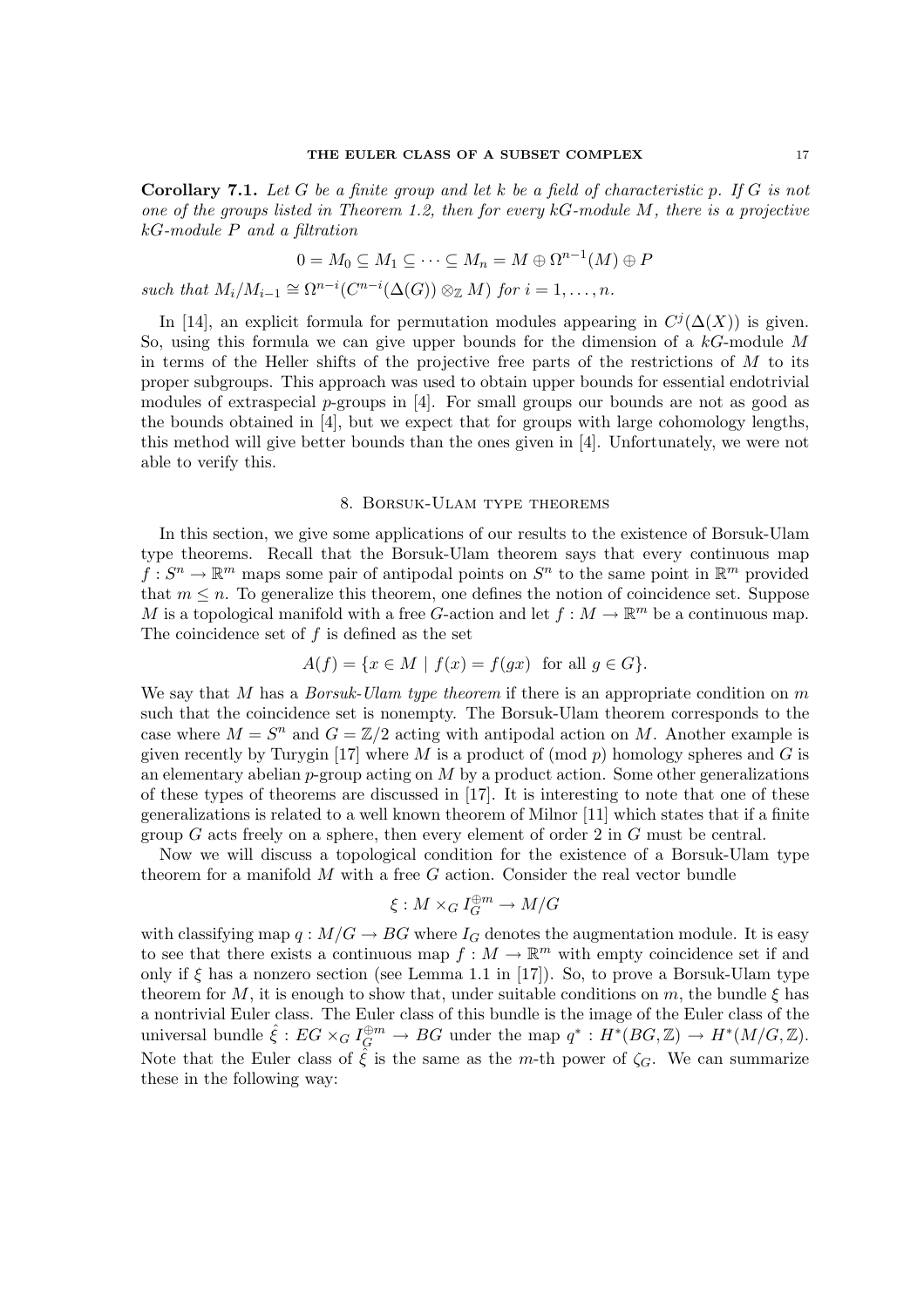Proposition 8.1 (Sarkaria [15], Turygin[17]). Let M be a topological manifold with a **Proposition 8.1** (Sarkaria [15], Turygin[17]). Let M be a topological manifold with a<br>free action of a finite group G. Suppose that  $(q^*(\zeta_G))^m \neq 0$  where  $q^*: H^*(BG, \mathbb{Z}) \rightarrow$  $H^*(M/G, \mathbb{Z})$  is the map induced by the classifying map  $q : M/G \rightarrow BG$ . Then, every continuous map  $f : M \to \mathbb{R}^m$  has a nonempty coincidence set.

This shows that we can find some Borsuk-Ulam type theorems for the groups listed in Theorem 1.2 if we choose the manifold  $M$  in an appropriate way. This is how Turygin [17] obtains a Borsuk-Ulam type theorem for products of spheres with free elementary abelian group action. However, it is clear that when  $\zeta_G = 0$ , we cannot find any G-free space M satisfying the condition in Proposition 8.1. So, we conclude the following.

**Corollary 8.2.** If G is not one of the groups listed in Theorem 1.2, then one cannot obtain Borsuk-Ulam type theorems for any G-free topological manifold using the cohomological Euler class.

This does not say that there are no Borsuk-Ulam theorems since it is still possible to use some other cohomology theory and conclude that the bundle  $\xi : M \times_G I_G^{\oplus m} \to M/G$  has no nonzero section.

Now, we explain another application of our results. For this we need to define the Borsuk-Ulam property. Note that another way to state the Borsuk-Ulam theorem is the following: For every antipodal preserving map  $f: S^n \to \mathbb{R}^n$ , there exists an  $x \in S^n$  such that  $f(x) = 0$ . Note that if we take  $G = \mathbb{Z}/2$ , then  $\mathbb{R}^n$  can be thought of as the  $\mathbb{R}G$ -module  $I_C^{\oplus n}$  $\mathbb{G}^n$  and  $S^n$  can be thought of as the  $(n + 1)$ -fold join  $G^{*(n+1)}$  with usual G-action. One generalizes this situation as follows:

**Definition 8.3.** Let G be a finite group and let V be an *n*-dimensional real representation of G. The representation V is said to have the Borsuk-Ulam property if any continuous  $G$ -map  $f: G^{*(n+1)} \to V$  has a zero.

The Borsuk-Ulam theorem is equivalent to the statement that  $I_C^{\oplus n}$  $\mathcal{G}^n$  has the Borsuk-Ulam property when  $G = \mathbb{Z}/2$ . One can ask if the similar statement holds for other groups. In [15], Sarkaria shows that an *n*-dimensional real representation  $V$  has the Borsuk-Ulam property if and only if the Euler class  $e(V) \in H^n(G, \mathbb{Z})$  is nonzero (see Theorem 1, [15]). As a consequence of Theorems 1.1 and 1.2, we obtain the following:

**Corollary 8.4.** Let G be a finite group. The augmentation module  $I_G$  has the Borsuk-Ulam property if and only if G is one of the groups listed in Theorem 1.2.

The Borsuk-Ulam property is closely related to the continuous version of the Tverberg Theorem in combinatorics. The Tverberg Theorem can be stated as follows:

**Theorem 8.5** (Tverberg). For any affine map f from the standard  $(q-1)(d+1)$ -simplex to an affine d-space, there are q disjoint faces  $\sigma_1, \ldots, \sigma_q$  such that the intersection  $f(\sigma_1) \cap$  $\cdots \cap f(\sigma_q)$  is nonempty.

The continuous Tverberg theorem is a generalization of this theorem to continuous maps. It is known that the continuous Tverberg theorem holds for all prime powers  $q = p^k$ . There is a very nice paper by Sarkaria [15] where the connection between the continuous Tverberg problem and the Borsuk-Ulam property has been described. In this article, Sarkaria shows that the continuous Tverberg theorem holds for some  $q$  and  $d$ , if there exists a group  $G$  of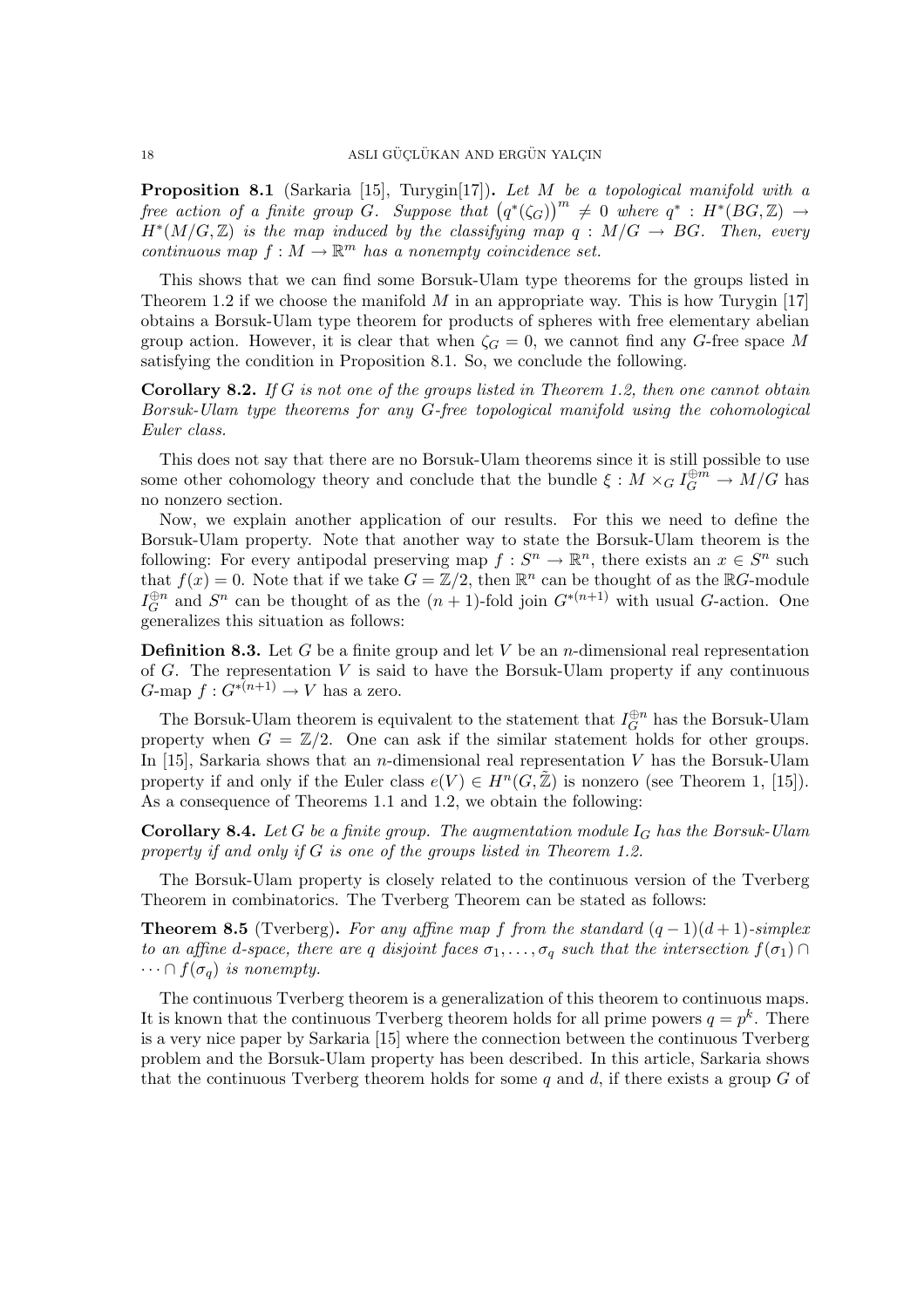order q for which  $I_G^{\oplus (d+1)}$  $\mathcal{L}_G^{(d+1)}$  has the Borsuk-Ulam property. There is a theorem by Özaydın [12], proved independently by Volovikov [19], which states the following:

**Proposition 8.6** ([15], Theorem 4). Every representation V of an elementary abelian group which does not contain the trivial representation has the Borsuk-Ulam property.

The Özaydın-Volovikov theorem solves the topological Tverberg problem when  $q$  is a prime power. Note that Corollary 6.3 not only implies the Ozaydın-Volovikov theorem, but also shows that elementary abelian p-groups are the only groups where the  $\ddot{O}z$  avenues Volovikov theorem holds. It is still an open problem to show if the Tverberg theorem holds when  $q$  is a composite number. For more detailed discussion about this problem, we refer the reader to [9] and [15].

### 9. Hypercohomology spectral sequences

In this section, we consider the hypercohomology spectral sequences associated to the subset complex. Given a cochain complex  $C^*$  of  $\mathbb{Z}G$ -modules, we can form a double complex  $\text{Hom}_{\mathbb{Z}G}(P_*, C^*)$  where  $P_*$  is a projective resolution of  $\mathbb Z$  over  $\mathbb ZG$ . The cohomology of this cochain complex is called the hypercohomology of  $G$  with coefficients in  $C^*$  and usually denoted by  $\mathcal{H}^*(G, C^*)$ . Since this is the cohomology of a double complex, there are two spectral sequences which converge to  $\mathcal{H}^*(G, C^*)$ . The first spectral sequence, which is usually called the cohomology spectral sequence, has  $E_2$ -page

$$
E_2^{p,q} = H^p(G, H^q(C^*, \mathbb{Z})) \Rightarrow \mathcal{H}^{p+q}(G, C^*).
$$

We have a second spectral sequence with  $E_1$ -page

$$
E_1^{p,q}=H^q(G,C^p)\Rightarrow \mathcal{H}^{p+q}(G,C^*)
$$

which is called the isotropy spectral sequence. We refer the reader to the book by Brown [5] for more information on hypercohomology spectral sequences.

In [14], Reiner and Webb considers the spectral sequences which are isomorphic to the hypercohomology spectral sequences for  $C^*(\Delta(G))$ . Since  $\Delta(G)$  is contractible, the cohomology spectral sequence gives

$$
\mathcal{H}^*(G, C^*(\Delta(G))) \cong H^*(G, \mathbb{Z}).
$$

Reiner and Webb study the isotropy spectral sequence for this hypercohomology group to obtain information about integral cohomology groups of  $G$ . For this, they obtain a formula which gives the (signed) permutation modules appearing in  $C_n(\Delta(G))$  for each  $n$ . The formula is in the form of a power series with coefficients in the Burnside ring  $B(G)$  of G. Once this power series is calculated, it becomes possible to calculate the  $E_1$ page of the isotropy spectral sequence. Reiner and Webb illustrate how this method works by giving estimates for the orders of some integral cohomology groups of the Dihedral group of order 8. Theorems 1.1 and 1.2 have some immediate applications to Reiner and Webb's hypercohomology calculations. For example, by Corollary 7.7 in [14], we obtain the following:

**Corollary 9.1.** Let G be a finite group which is not one of the groups listed in Theorem 1.2. Then,  $E_{\infty}^{r, |G|-1} = 0$  for all r in the isotropy spectral sequence for the subset complex  $\Delta(G)$ .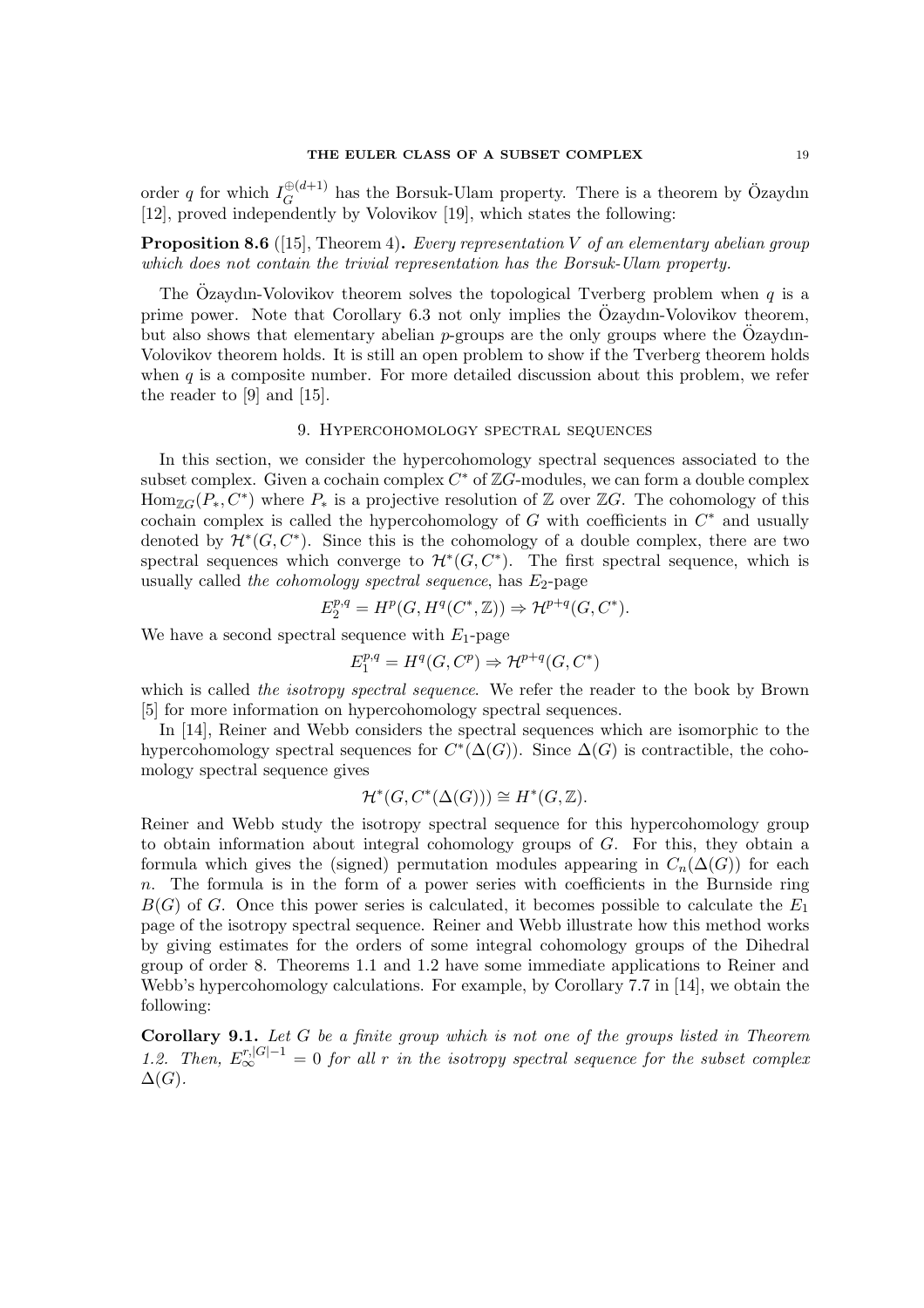Another hypercohomology calculation that is interesting to consider is the hypercohomology of G with coefficients in the cochain complex of the boundary  $\partial \Delta(G)$  of the subset complex. Since  $\partial \Delta(G)$  is homeomorphic to a sphere, the E<sub>2</sub>-page of the cohomology spectral sequence is a two line spectral sequence. If  $|G| = n + 1$ , then  $E_2^{p,q}$  $_2^{p,q}$  is nonzero only when  $q = 0$  or  $q = n - 1$ . Moreover, the differential  $d_n$  is given by the multiplication with  $\zeta_G \in \mathring{H}^n(G, \tilde{\mathbb{Z}})$ . So, if G is not one of the groups listed in Theorem 1.2, then the cohomology spectral sequence for  $\partial \Delta(G)$  collapses at E<sub>2</sub>-page, and we have

$$
\mathcal{H}^i(G, C^*(\partial \Delta(G))) \cong \begin{cases} H^i(G, \mathbb{Z}) & \text{if } i < n - 1 \\ H^i(G, \mathbb{Z}) \oplus H^{i - n + 1}(G, \mathbb{Z}) & \text{if } i \ge n - 1. \end{cases}
$$

The collapsing of this spectral sequence is important for theoretical reasons as well as computational reasons. Note that when the spectral sequence collapses at the  $E_2$ -page, the edge homomorphism

$$
\pi^*: H^*(G,\mathbb{Z}) \to \mathcal{H}^*(G,C_*(\partial \Delta(G)))
$$

is injective. The hypercohomology of the chain complex  $C_*(\partial \Delta(G))$  is isomorphic to the equivariant cohomology of the G-complex  $\partial \Delta(G)$ . It is known that the equivariant cohomology of a finite  $G-CW$ -complex X has an injective edge homomorphism if X has a fixed point. When  $G$  is an elementary abelian  $p$ -group, the converse is also known to hold in mod p coefficients as a consequence of the well-known Localization Theorem. The boundary of the subset complex has no fixed points but its edge homomorphism is zero when G is not one of the groups listed in Theorem 1.2. Therefore,  $\partial \Delta(G)$  can be considered as a counterexample to the Localization Theorem for arbitrary groups. Other examples of such spaces are also known, for example, the projectivization of an irreducible complex representation has zero edge homomorphism but has no fixed points when the representation is of dimension greater than 2.

In [13], Pakianathan and Yalçın show that if there exists a topological  $G$ -space Y which has no G-fixed point and for which the edge homomorphism  $\pi^* : H^*(G) \to H^*_G(Y)$  is injective, then the essential ideal  $\mathcal{E}ss^*(G)$  is nilpotent with nilpotency degree less than or equal to the dimension of Y. Recall that the essential ideal of the group  $G$  is defined as

$$
\mathcal{E}ss^*(G) = \text{Ker}\{\prod \text{res}_H^G : H^*(G) \to \prod_{H < G} H^*(H)\}.
$$

Since  $\partial \Delta(G)$  has no fixed points, our main theorem also implies the nilpotency of essential ideal for nonabelian groups. The nilpotency of essential ideal has many consequences in group cohomology such as Quillen's F-injectivity theorem and Serre's theorem.

Although the hypercohomology spectral sequence for the subset complex is a useful tool to obtain information about the cohomology of the group, we believe that it would be very difficult to calculate group cohomology using this method. One of the difficulties is that we do not know at which page the isotropy spectral sequence converges. It is an interesting problem to find group theoretical conditions which make the isotropy spectral sequence converge at a certain page.

Another problem with the isotropy spectral sequence of  $\partial \Delta(G)$  is that the subset complex is not an admissible simplicial complex. Recall that a simplicial complex with a G-action is called admissible if it satisfies the condition that if a simplex is fixed by an element in G then its vertices are also fixed. When the G-action is not admissible, the product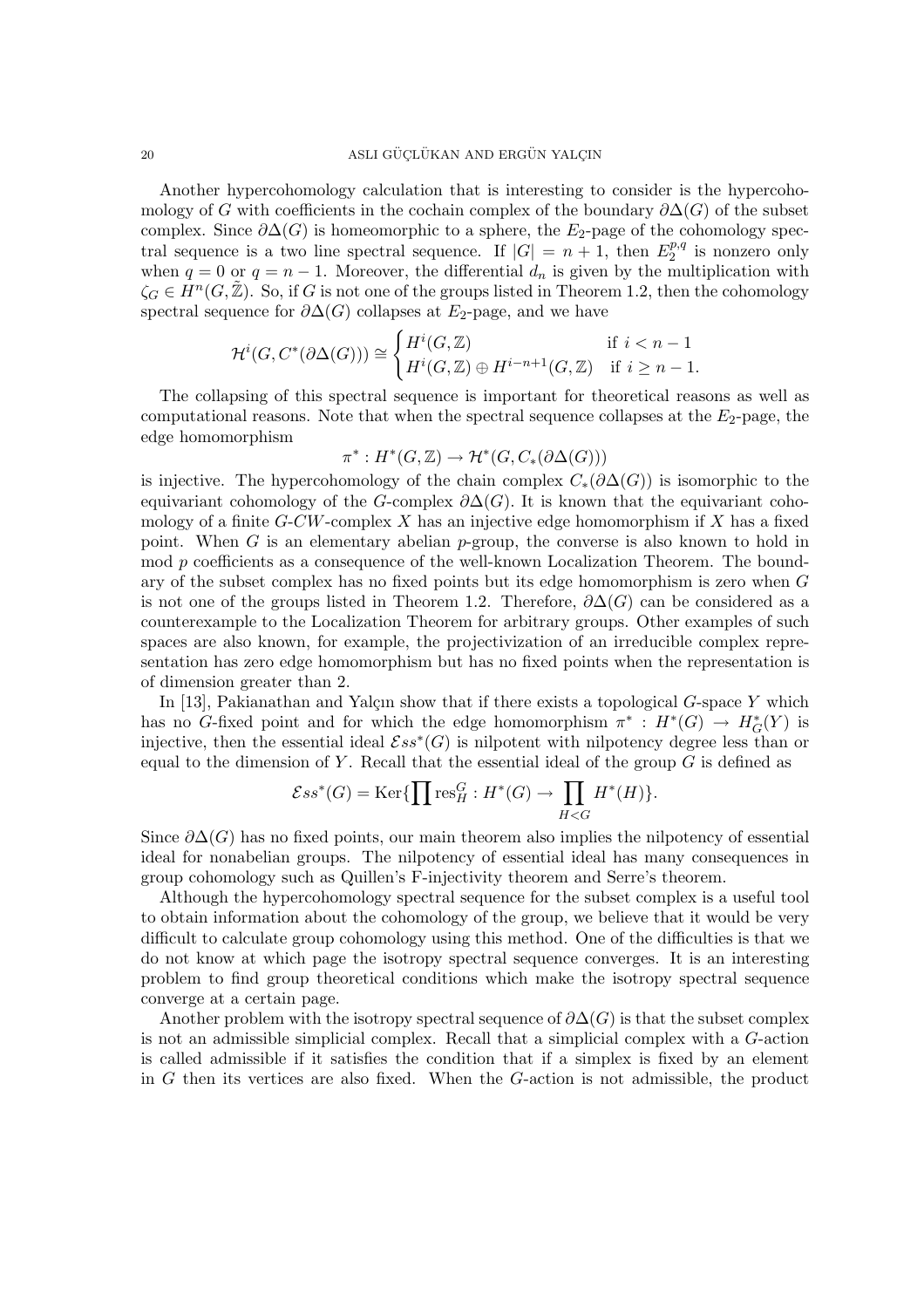structure on the spectral sequence is not compatible with the product structure of the integral cohomology ring. That means that we can only calculate cohomology groups of  $G$ , but not the cohomology ring of  $G$ . The following is an example of a subset complex where the product structure of the isotropy spectral sequence is not compatible with the product structure of the group cohomology.

**Example 9.2.** Let  $G = \langle a, b \rangle$  be an elementary abelian group of order 4. Then the corresponding complex  $\partial \Delta(G)$  can be pictured as a tetrahedron and the Euler class of  $\Delta(G)$  is  $\zeta_G = \mu_{12}$  where  $\mu_{12}$  is a generator of  $H^3(G, \mathbb{Z})$ . Recall that in this case the integral cohomology ring of G has the structure

$$
H^*(G,\mathbb{Z}) \cong \mathbb{Z}[\mu_1,\mu_2,\mu_{12}]/\langle 2\mu_1 = 2\mu_2 = 2\mu_{12} = 0, \ \mu_{12}^2 = \mu_1\mu_2(\mu_1+\mu_2)\rangle.
$$

The differential  $d_3$  is given by multiplication with  $\mu_{12}$  which is a nonzero divisor. This gives that  $\mathcal{H}^n(G, C^*) \cong H^{\overline{n}}(G, \mathbb{Z}) / \langle \mu_{12} \rangle$  for  $n \neq 2$  and  $\mathcal{H}^2(G, C^*) \cong H^2(G, \mathbb{Z}) \oplus \mathbb{Z}$ . On the other hand, the chain complex of  $\partial \Delta(G)$  is

$$
0 \to \mathbb{Z}[G] \to \bigoplus_{i=1}^3 \tilde{\mathbb{Z}}[G/H_i] \to \mathbb{Z}[G] \to 0
$$

where  $H_1, H_2, H_3$  are the cyclic subgroups of order 2 in G. So, the  $E_1$ -page of the isotropy spectral sequence is as follows:



It is easy to see that all differentials  $d_i$  are zero for  $i \geq 1$  and hence  $E_{\infty} = E_1$ . This gives

$$
H^*(G,\mathbb{Z}) \cong \bigoplus_{i=1}^3 H^*(H_i,\tilde{\mathbb{Z}})
$$

except at the dimensions 0 and 2. Note that the product  $E_1^{1,1} \otimes E_1^{1,1} \to E_1^{2,2}$  $i_1^{2,2}$  is zero, so all the 2-dimensional classes are nilpotent with respect to the product in the spectral sequence, but this is not true in the integral cohomology of the group. This shows that the product structure of spectral sequence is not compatible with the product structure in the integral cohomology of the group.

It is known that when a simplicial complex has an admissible G-action, the cohomology structure is compatible with the product structure of the associated isotropy spectral sequence (see [5]). The induced action on barycentric subdivision of a simplicial complex is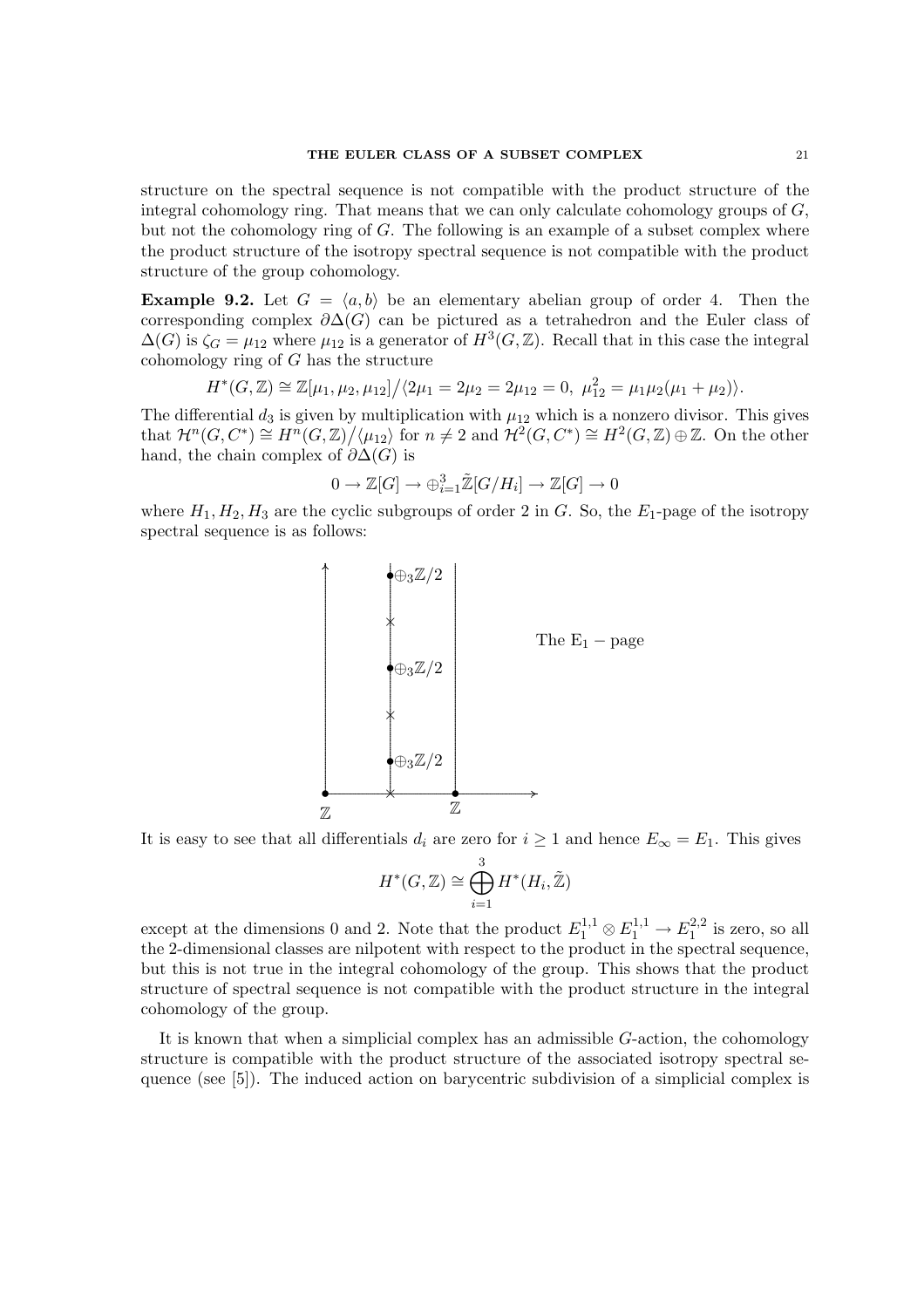an admissible action. Therefore to avoid problems arising with the product structure, one should consider the barycentric subdivision of the complex  $\partial \Delta(G)$ .

#### 10. Barycentric subdivision of the subset complex

In [14], Reiner and Webb give a formula which provides a complete description of the (signed) permutation modules involved in the chain complex of  $\Delta(G)$ . Using this formula, one calculates the  $E_1$ -page of the isotropy spectral sequence for  $\partial \Delta(G)$ . To be able to do similar calculations with the barycentric subdivision of  $\partial \Delta(G)$ , we need to find a similar formula for the barycentric subdivision of  $\partial \Delta(G)$ . We first describe the formula given by Reiner and Webb and show how a similar formula for the barycentric subdivision of  $\partial \Delta(G)$ can be obtained.

A graded G-set is a G-set  $\Omega$  partitioned as  $\Omega = \Omega(0) \cup \Omega(1) \cup \Omega(2) \cup \cdots$  where each component  $\Omega(i)$  is a G-set. Given a graded G-set, one can form a Poincaré series

$$
P_{\Omega}(t) = \sum_{i \ge 0} [\Omega(i)] t^i
$$

where  $[\Omega(i)]$  denotes the isomorphism class of the set  $\Omega(i)$ . We can consider this series as a power series with coefficients in the Burnside ring  $B(G)$ . By using the properties of the Burnside ring and the Gluck idempotent formula, Webb [14] gives a formula for this Poincaré series as

(1) 
$$
P_{\Omega}(t) = \sum_{K \le H \le G} \frac{[G/K]\mu(K,H)f_H(t)}{|G:K|}
$$

where  $f_H(t) = \sum_{i \geq 0} |\Omega(i)^H| t^i$  and  $\mu$  denotes the Möbius function on the poset of subgroups of G. Note that in the above formula  $[G/K]$  denotes the isomorphism class of the transitive G-set with isotropy subgroup  $K$ .

For a G-simplicial complex Γ, the Poincaré series  $P_{\Gamma}(t)$  associated to Γ is defined as the Poincare series of the graded G-set

$$
\Gamma = \Gamma(0) \cup \Gamma(1) \cup \Gamma(2) \cup \cdots
$$

where  $\Gamma(0) = [G/G]$  and  $\Gamma(i)$  is the isomorphism class of the set of  $(i-1)$ -simplices of  $\Gamma$ for  $i \geq 1$ . If we apply this definition to the subset complex  $\Delta(X)$ , we get a Poincaré series of the form

$$
P_{\Delta(X)}(t) = \Lambda^0(X) + \Lambda^1(X)t + \dots + \Lambda^{n+1}(X)t^{n+1}
$$

where  $|X| = n + 1$  and  $\Lambda^{i}(X)$  is the *i*-th exterior power of X. In [20], Webb simplifies the formula in Equation 1 for this case and obtains the following:

**Proposition 10.1** (Proposition 1.4, [20]). Let X be a finite G-set. Then

$$
P_{\Delta(X)}(t) = \sum_{K \leq H \leq G} \frac{[G/K]\mu(K,H)f_H(t)}{|G:K|}
$$

where  $f_H(t) = \prod_{i=1}^m (1 + t^{|X_i|})$  when  $X = X_1 \cup \cdots \cup X_m$  is the decomposition of X into H orbits.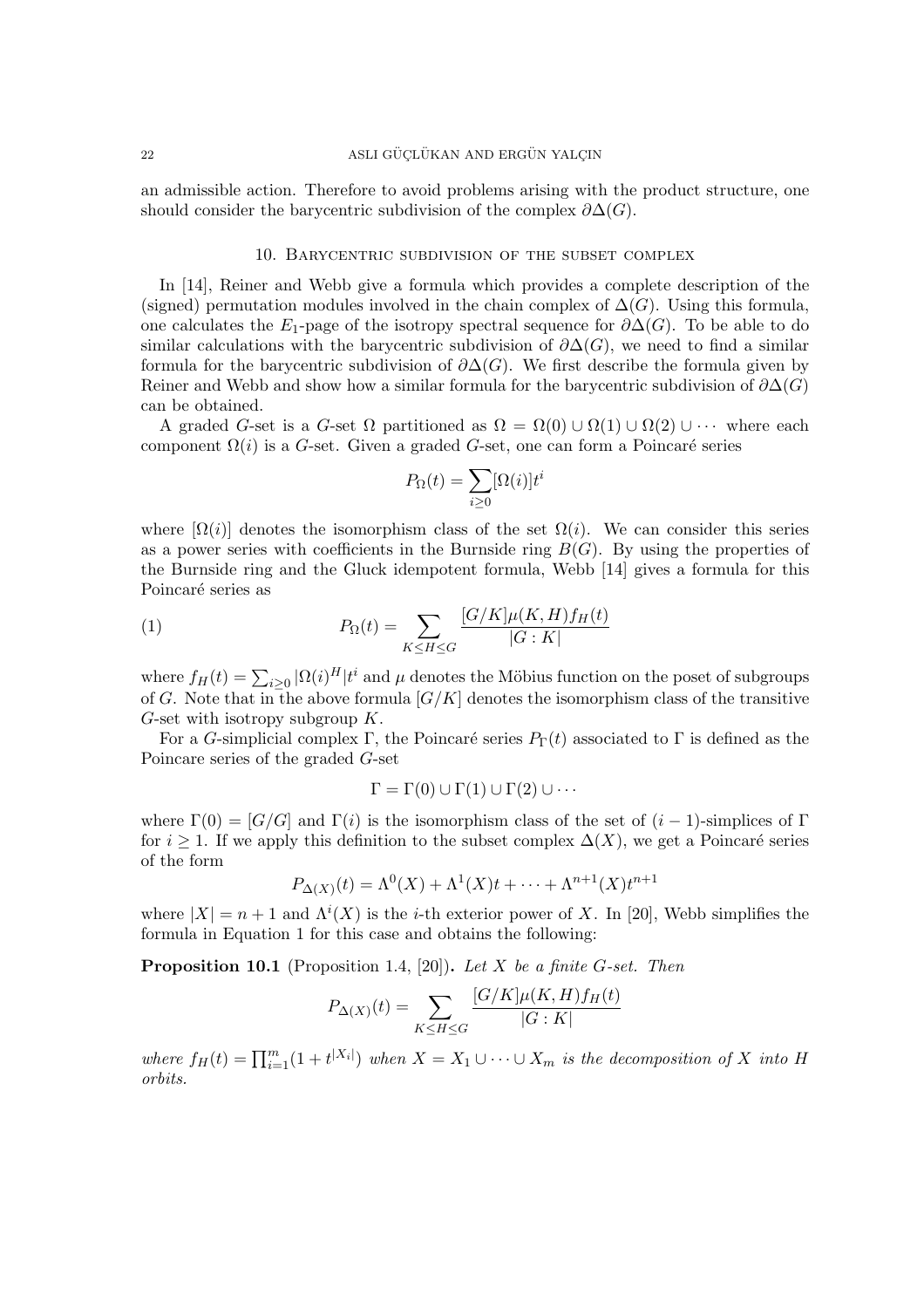For a G-set X, let Bary(X) denote the barycentric subdivision of  $\partial \Delta(X)$ . We are interested in finding a similar formula for the Poincaré series of  $\text{Bary}(X)$ . Let us call Bary(X)(i) the *i*-th T-power of the set X and denote it with  $T^{i}(X)$ . With this notation we have

$$
P_{\text{Bary}(X)}(t) = T^{0}(X) + T^{1}(X)t + \dots + T^{n}(X)t^{n}
$$

where  $|X| = n + 1$ . We have the following alternative description for T-powers of a G-set.

**Lemma 10.2.** For a G-set X, the *i*-th T-power  $T^{i}(X)$  is isomorphic to the set of surjective  $maps f: X \to \{1, 2, \ldots, i+1\}.$ 

*Proof.* By definition, the *i*-th T-power of X is the set of proper chains

$$
\emptyset \subset A_1 \subset A_2 \subset \cdots \subset A_i \subset X.
$$

It is easy to see that this set is isomorphic to the set of sequences  $B_1, B_2, \ldots, B_{i+1}$  of nonempty disjoint sets whose union is  $X$ . But, this is isomorphic to the set of surjections  $f: X \to \{1, 2, \ldots, i+1\}.$ ¤

Let us denote the size of the set  $T^i(\{1, 2, ..., m\})$  by  $\begin{bmatrix} m \\ i \end{bmatrix}$ . This is analogous to the Let us denote the size of the set  $I$  (<br>similar notation  $|\Lambda^i({1, 2, ..., m})| = \binom{m}{i}$ i ¢ for exterior powers. Note that

$$
\begin{bmatrix} m \\ i \end{bmatrix} = (i+1)! S(m, i+1)
$$

where  $S(m, i + 1)$  denotes the Stirling number of second type which is the number of ways to partition the set  $\{1, \dots, m\}$  into  $i+1$  disjoint subsets. The Poincaré series for Bary(X) is given by the following formula.

**Proposition 10.3.** Let X be a G-set and let  $\text{Bary}(X)$  denote the barycentric subdivision of the boundary of the subset complex  $\Delta(X)$ . Then,

$$
P_{\text{Bary}(X)}(t) = \sum_{K \le H \le G} \frac{[G/K]\mu(K,H)F_{|X/H|}(t)}{|G:K|} + \binom{m}{1}t + \dots + \binom{m}{m-1}t^{m-1} \text{ for } m \ge 1.
$$

*Proof.* By Equation 1, it is enough to show that  $|T^{i}(X)^{H}| = |X^{H}|$ i ¤ . Note that by Lemma 10.2, the fixed point set  $T^{i}(X)^{H}$  is in one-to-one correspondence with surjective maps  $f: X/H \to \{1, 2, \ldots, i+1\}$ . So, the result follows.

The polynomials  $F_m(t)$  can be easily calculated using the induction formula

$$
\begin{bmatrix} m \\ i \end{bmatrix} = \left( \begin{bmatrix} m-1 \\ i \end{bmatrix} + \begin{bmatrix} m-1 \\ i-1 \end{bmatrix} \right) (i+1).
$$

The first six terms of the series  $F_m(t)$  are as follows:

where  $F_m(t) = \begin{bmatrix} m \\ 0 \end{bmatrix}$ 

l<br>E

$$
F_1(t) = 1
$$
  
\n
$$
F_2(t) = 1 + 2t
$$
  
\n
$$
F_3(t) = 1 + 6t + 6t^2
$$
  
\n
$$
F_4(t) = 1 + 14t + 36t^2 + 24t^3
$$
  
\n
$$
F_5(t) = 1 + 30t + 150t^2 + 240t^3 + 120t^4
$$
  
\n
$$
F_6(t) = 1 + 62t + 540t^2 + 1560t^3 + 1800t^4 + 720t^5
$$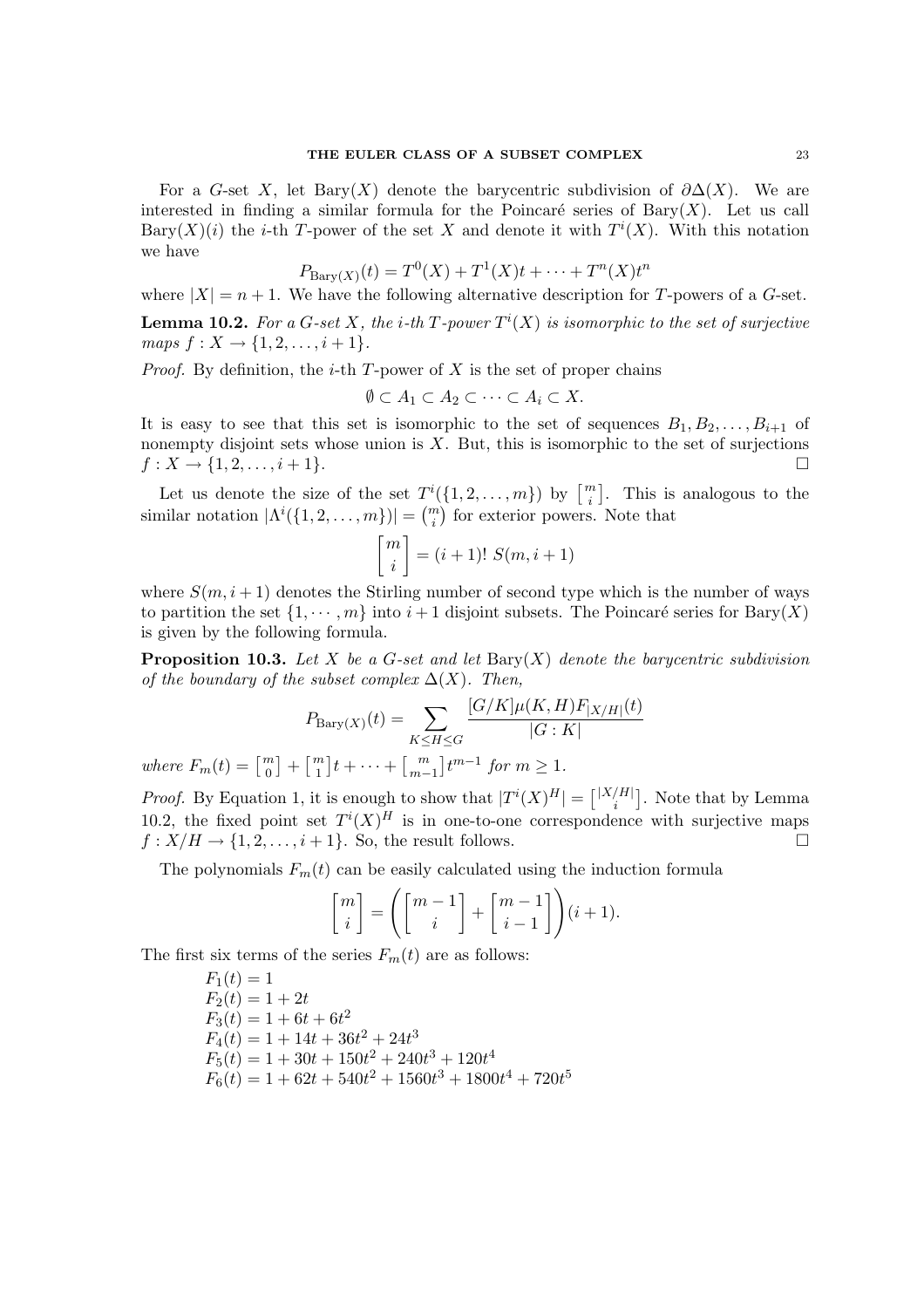We conclude this section with an example which illustrates how one can obtain information about the product structure using the complex  $\text{Bary}(X)$ .

**Example 10.4.** Let G be an elementary abelian group of order 4, and let  $H_1, H_2, H_3$  denote its subgroups of order 2. Consider Bary(G), the barycentric subdivision of  $\partial \Delta(G)$ . The cohomology spectral sequence for this complex is the same as the one given in Example 9.2. Let us look at the isotropy spectral sequence closely. By Proposition 10.3, the coefficient of  $[G/H_i]$  in  $P_{\text{Bary}(X)}(t)$  is

$$
\frac{1}{2}[F_2(t) - F_1(t)] = \frac{1}{2}[(1+2t) - 1] = t
$$

for each  $i = 1, 2, 3$  and the coefficient of  $|G/1|$  is

$$
\frac{1}{4}[F_4(t) - 3F_2(t) + 2F_1(t)] = 2t + 9t^2 + 6t^3.
$$

This means that the chain complex for  $Bary(X)$  is given by

$$
0 \to \bigoplus_6 \mathbb{Z}[G/1] \to \bigoplus_9 \mathbb{Z}[G/1] \to \bigoplus_i \mathbb{Z}[G/H_i] \oplus (\bigoplus_2 \mathbb{Z}[G/1]) \to 0.
$$

The differential  $d_1$  on the  $E_1$ -page is nonzero only on the bottom line and can easily be calculated. We obtain that the  $E_2$ -page looks like the following:



Since there are no further differentials, the spectral sequence collapses at the  $E_2$ -page. Note that if  $u_1$  and  $u_2$  are generators of  $H^2(G,\mathbb{Z})$  corresponding to projections on each factor, then they map to  $(1, 1, 0)$  and  $(0, 1, 1)$  in  $E_3^{0,2}$  $u_3^{0,2}$ . So, we obtain the relation  $u_1u_2(u_1+u_2)=0$ as a consequence of the product structure on  $E_3$ . This shows that the product structure of the spectral sequence is compatible with the product structure of the group cohomology.

#### **REFERENCES**

- [1] F. Altunbulak and E. Yalçın, A theorem of Jon F. Carlson on filtrations of modules, J. Pure and Appl. Algebra 208 (2007), 15–28.
- [2] L. Barker and E. Yalçın, Units in the Burnside ring and group actions on spheres, unpublished notes.
- [3] J. F. Carlson, *Cohomology and induction from elementary abelian subgroups*, Q. J. Math. 51 (2000), 169–181.